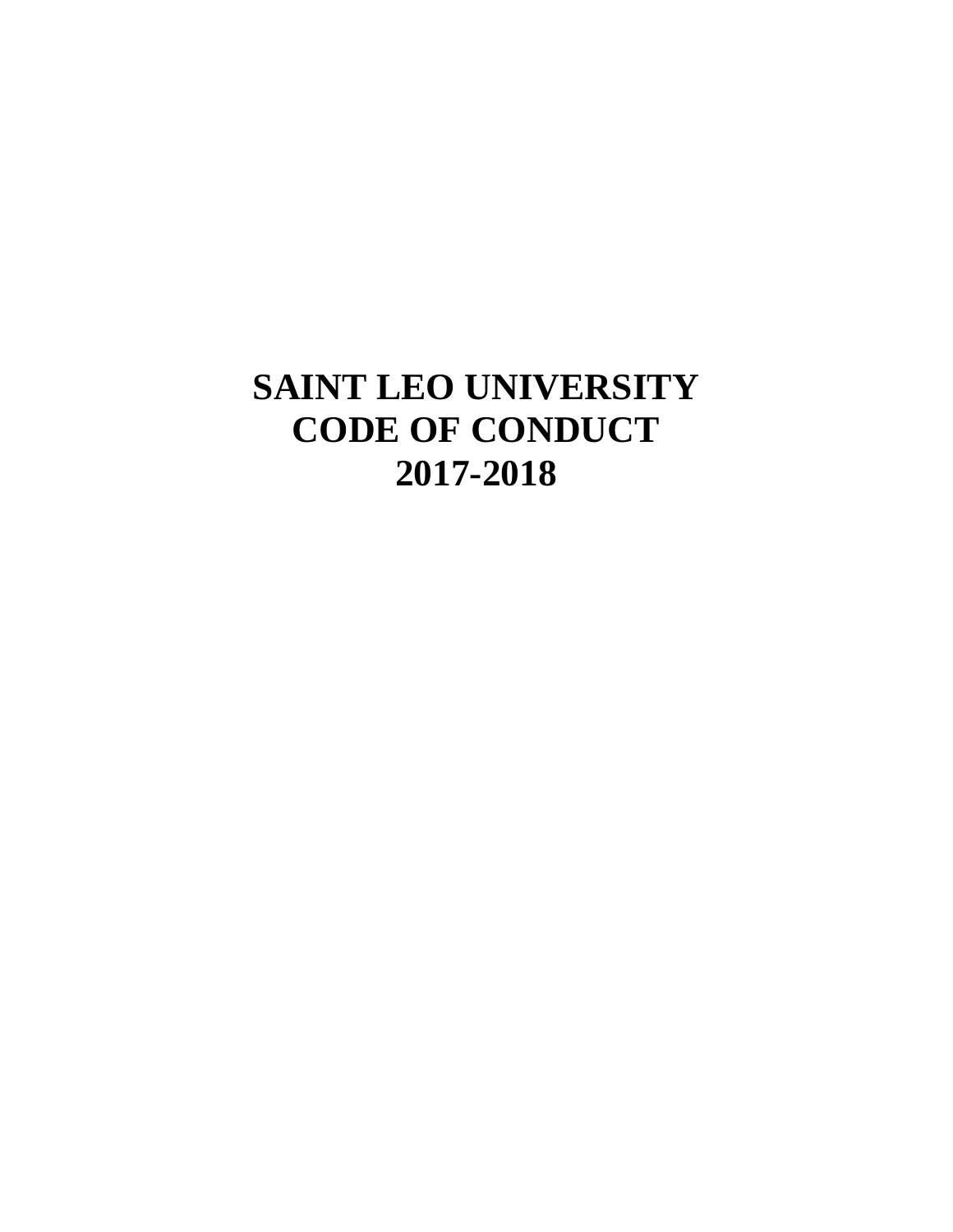# **LIST OF CONTENTS**

# **[PREFACE](#page-3-0)**

- **[SAINT LEO UNIVERSITY CORE VALUES](#page-3-1)**
- **[SAINT LEO UNIVERSITY NON-DISCRIMINATION EEO STATEMENT](#page-3-2)**
- **[DISCLAIMER](#page-3-3)**
- **[DEFINITIONS](#page-4-0)**

# **[SAINT LEO UNIVERSITY CODE OF CONDUCT](#page-5-0)**

- **[SECTION 1: PREAMBLE AND STUDENT'S RIGHTS AND RESPONSIBILITIES](#page-5-1)**
	- o **[A. AMNESTY](#page-5-2)**
	- o **[B. DISCIPLINARY RECORDS](#page-6-0)**
- **[SECTION 2: JURISDICTION](#page-6-1)**
- **[SECTION 3: VIOLATIONS OF THE LAW](#page-8-0)**
- **[SECTION 4: PROSCRIBED CONDUCT](#page-8-1)** 
	- o [A. CORE VALUES AND BEHAVIORAL EXPECTATIONS](#page-8-2)
	- o [B. POLICIES](#page-8-3)
		- [B1. ABUSE](#page-8-4)
		- **[B2. ACADEMIC HONOR CODE](#page-8-5)**
		- **[B3. ALCOHOL](#page-8-6)**
		- **[B5. CAMPUS FACILITY USE](#page-9-0)**
		- **[B6. COMPUTER & OTHER ELECTRONIC DEVICE MISUSE](#page-9-1)**
		- **[B7. DAMAGE TO PROPERTY](#page-10-0)**
		- **[B8. DISCRIMINATION & HARASSMENT](#page-10-1)**
		- **[B9. DISRUPTIVE BEHAVIOR](#page-11-0)**
		- **[B10. FALSIFICATION](#page-11-1)**
		- **[B11. FIRE SAFETY](#page-11-2)**
		- [B12. FIREWORKS, EXPLOSIVES WEAPONS & OTHER DANGEROUS ITEMS](#page-12-0)
		- **[B13. GAMBLING](#page-12-1)**
		- **[B14. HANDBILLS & NOTICES](#page-12-2)**
		- **[B15. HAZING](#page-12-3)**
		- **[B16. IDENTIFICATION CARDS](#page-13-0)**
		- **[B17. ILLEGAL SUBSTANCES](#page-13-1)**
		- **[B18. IMPLIED CONSENT](#page-15-0)**
		- **[B19. LAWS \(FEDERAL, STATE & LOCAL\)](#page-15-1)**
		- **[B20. MOTOR VEHICLES](#page-15-2)**
		- **[B21. FAILURE TO COMPLY](#page-15-3)**
		- **[B22. RESIDENTIAL LIVING](#page-15-4)**
		- **[B23. SEXUAL MISCONDUCT](#page-16-0)**
		- **[B24. SMOKING](#page-16-1)**
		- **[B25. SOLICITATION](#page-16-2)**
		- **[B26. THEFT OR UNAUTHORIZED POSSESSION](#page-16-3)**
		- **[B27. USE OF SAINT LEO UNIVERSITY NAME OR SYMBOLS](#page-16-4)**
		- **[B28. VISITORS](#page-17-0)**
- **[SECTION 5: CONDUCT PROCEDURES](#page-17-1)** 
	- o [A. Notice of Report](#page-17-2)
		- 1. [Interim Action](#page-18-0)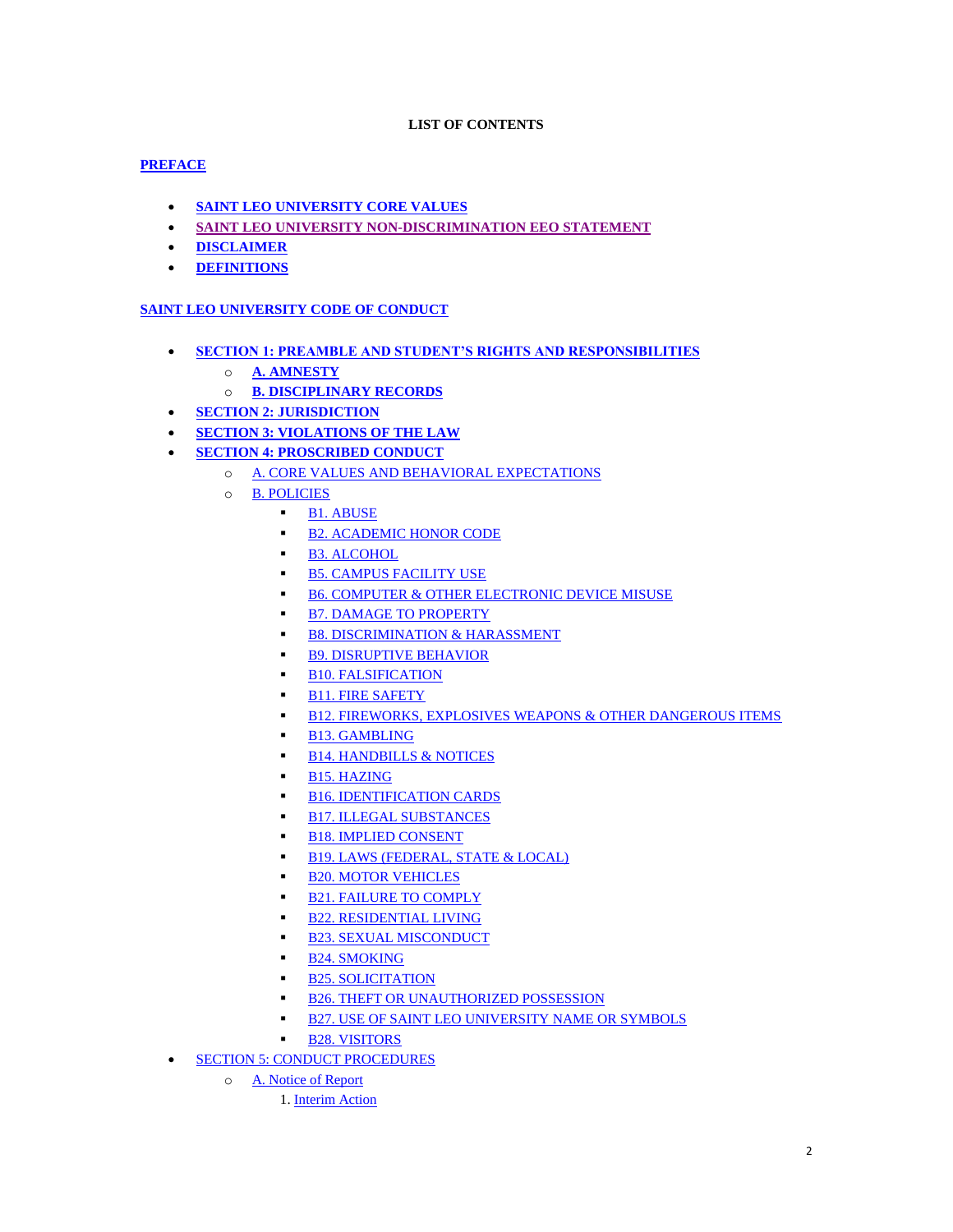- 2. [Remedial Action](#page-18-1)
- o [B. Report Processing](#page-19-0)
- o [C. Notice of Conduct Meeting](#page-19-1)
- o [D. Conduct Meeting/Investigation](#page-19-2)
	- 1. [Conduct Meeting Guidelines](#page-19-3)
	- 2. [Abstentia](#page-20-0)
- o [E. Notice of Outcomes](#page-20-1)
- o [F. Appeal Process](#page-20-2)
- o [G. Special Conduct Procedural Provisions for Sexual Misconduct Cases](#page-21-0)
- **[SECTION 6: SANCTIONS](#page-21-1)**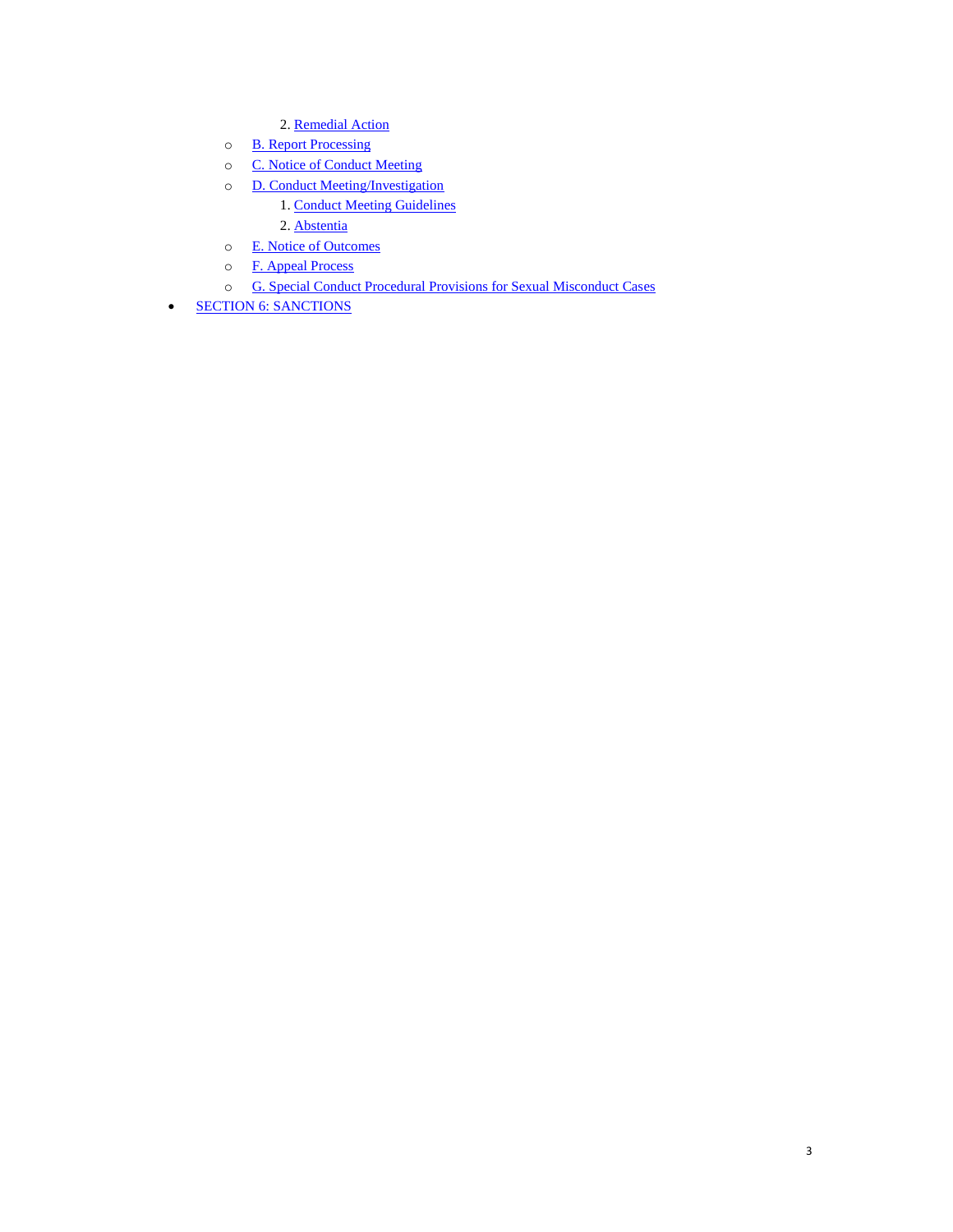## <span id="page-3-0"></span>**PREFACE**

#### <span id="page-3-1"></span>**SAINT LEO UNIVERSITY CORE VALUES**

Saint Leo University offers a practical, effective model for life and leadership in a challenging world. As such our community has adopted six steadfast moral guidelines to help us recognize the dignity, value, and gifts of all people. We expect all members of our community to use and embrace the following values in their day-to-day lives in order to strengthen our commitment to each other, our University, and to God.

Excellence – Saint Leo University is an educational enterprise. All of us, individually and collectively, work hard to ensure that our students develop the character, learn the skills, and assimilate the knowledge essential to become morally responsible leaders. The success of our University depends upon a conscientious commitment to our mission, vision, and goals.

Community - Saint Leo University develops hospitable Christian learning communities everywhere we serve. We foster a spirit of belonging, unity, and interdependence based on mutual trust and respect to create socially responsible environments that challenge all of us to listen, to learn, to change, and to serve.

Respect – Animated in the spirit of Jesus Christ, we value all individuals' unique talents, respect their dignity, and strive to foster their commitment to excellence in our work. Our community's strength depends on the unity and diversity of our people, on the free exchange of ideas, and on learning, living and working harmoniously.

Personal Development - Saint Leo University stresses the development of every person's mind spirit, and body for a balanced life. All members of the Saint Leo University community must demonstrate their commitment to personal development to help strengthen the character of our community.

Responsible Stewardship – Our creator blesses us with an abundance of resources. We foster a spirit of service to employ our resources to university and community development. We must be resourceful. We must optimize and apply all of the resources of our community to fulfill Saint Leo University's mission and goals.

Integrity – The commitment of Saint Leo University to excellence demands that its members live its mission and deliver on its promise. The faculty, staff, and students pledge to be honest, just, and consistent in word and deed.

#### <span id="page-3-2"></span>**SAINT LEO UNIVERSITY NON-DISCRIMINATION EEO STATEMENT**

Saint Leo University has a strong commitment to principles of equal employment opportunity and equal access to education. Saint Leo University does not discriminate on the basis of age, color, disability, ethnic origin, genetic information, gender, nationality, race, religion, or veteran status, or any other category protected by federal, state, or local law in its educational programs, admissions policies, financial aid, employment, or other school administered programs.

The policy is enforced by Saint Leo University and by applicable laws such as Title IX of the Education Amendments of 1972, Title VI and Title VII of the Civil Rights Act of 1964, Section 504 of the Rehabilitation Act of 1973, Americans with Disabilities Act, Age Discrimination Act of 1975, and Florida Civil Rights Act of 1992.

#### <span id="page-3-3"></span>**DISCLAIMER**

At the time this publication went to print (Last Revised: July 2016), all the information contained in it was updated. Since this document is a printed version and prepared in advance of the academic year, changes may be necessary after publication. If this occurs, students will be notified electronically and the online version will be updated on the University website. Students are encouraged to always reference the online version (www.saintleo.edu/codeofconduct)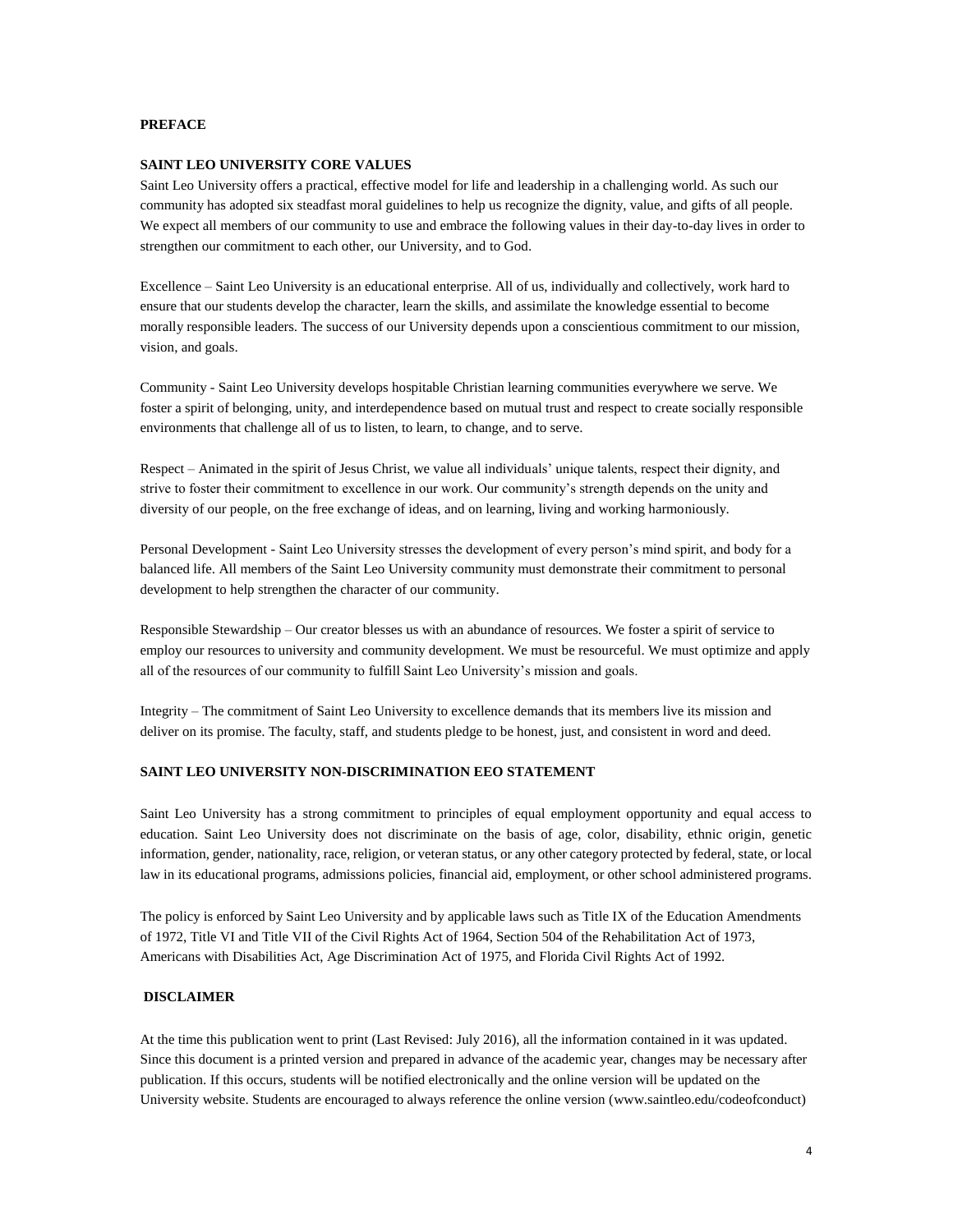for the most up-to-date information.

Students at the Saint Leo University are provided a copy of the Code of Conduct annually in the form of a link on the Saint Leo University website. Hard copies for University Campus undergraduate students are available upon request from Residence Life. Students are responsible for having read and abiding by the provisions of the Code of Conduct.

# <span id="page-4-0"></span>**DEFINITIONS**

- 1. The term "abstentia" refers to holding a conduct meeting in the absence of student due to the student's failure to schedule a conduct meeting or to the student missing the scheduled conduct meeting on the student's behalf.
- 2. The term "advisor," most frequently a full-time faculty or staff member, assists a student by providing support throughout the conduct process. With prior permission of the Conduct Officer, legal counsel or family member(s) may be granted permission to attend the conduct meeting but not actively participate and/or represent the student in the process.
- 3. The term "Appellate Officer" means any person authorized by the Associate Vice President for Student Affairs or designee to consider an appeal from a Conduct Officer's determination that a student has violated University policy, procedure, or other reasonable expectations or from sanctions imposed as a result of a Conduct Officer's determination.
- 4. The term "Clery Act" refers to the Jeanne Clery Disclosure of Campus Security Policy and Campus Crime Statistics Act. This act is the landmark federal law that requires colleges and universities across the United States to disclose information about crime on and around their campuses.
- 5. The term "complainant(s)" is defined as the party who makes a complaint through a university proceeding.
- 6. The term "Conduct Officer" means a University official designated on a case-by-case basis by the Associate Vice President for Student Affairs or designee to conduct investigations and make determinations about possible infractions. Nothing prevents the Associate Vice President for Student Affairs or designee from authorizing the same Conduct Officer to impose sanctions in all cases.
- 7. The term "E-mail" refers to the official University E-mail address provided to each student. The University uses E-mail to conduct official business and, therefore, E-mail containing official business of the University shall be addressed to the person's official University E-mail address and shall not be addressed to alternative addresses. Once E-mailed, such notice is considered delivered.
- 8. The term "FERPA" refers to a federal law that protects the privacy of student education records. "FERPA" stands for the Family Educational Rights and Privacy Act (sometimes called the Buckley Amendment).
- 9. The term "member of the University community" includes any person who is a student, staff member, faculty member, or University official.
- 10. The term "organization" means any athletic team, service organization/trip or any group/association of persons who have complied with the formal registration requirements for (the) University, as applicable, or been recognized by the University as a part of the University's organization or programming.
- 11. The term "policy" is defined as the written regulations of the University as found in, but not limited to, the Code of Conduct, Guides to Residence Hall living, and the Academic Catalog.
- 12. The term "preponderance of the evidence" is defined as "more likely than not" and is the standard used to make decisions in the conduct process in all cases.
- 13. The term "residence hall" is defined as any University owned/operated student housing facility.
- 14. The term "respondent(s)" is defined as the party who gives response to a complaint in a university proceeding.
- 15. The term "student" is defined as any person who is admitted and enrolled at Saint Leo University (University Campus, Undergraduate, Graduate, On-line, and Educational Centers) for any academic period. Persons who are not officially registered for a particular term but who have a continuing student relationship with Saint Leo University are considered "students" for purposes of applying this Code. A person is also considered a student for purposes of this Code during any period while the student is under suspension from the University or when the person is attending or participating in any activity preparatory to the beginning of school.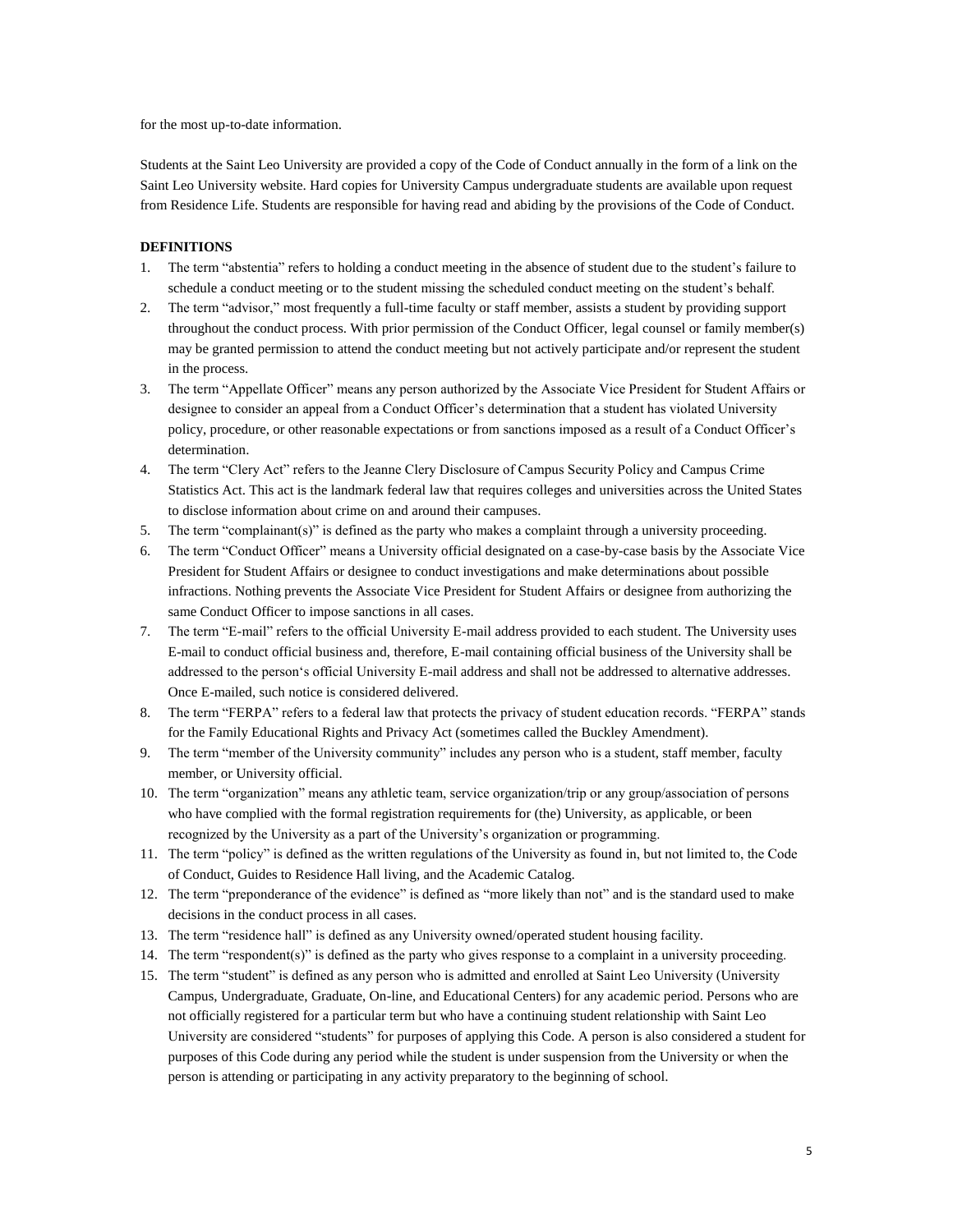- 16. The term "Title IX" refers to a comprehensive federal law that prohibits discrimination on the basis of sex in any federally funded education program or activity.
- 17. The term "University" means Saint Leo University (University Campus, Undergraduate, Graduate, On-line, and Educational Centers).
- 18. The term "University official" includes any person employed or appointed by the University, performing assigned administrative or professional responsibilities. This includes but is not limited to a Residence Life student staff member.
- 19. The term "University premises" includes all land, buildings, facilities, and other property in the possession of or owned, used, or controlled by the University, or as defined by Clery Act geography.

# <span id="page-5-0"></span>**SAINT LEO UNIVERSITY CODE OF CONDUCT**

#### <span id="page-5-1"></span>**SECTION 1: PREAMBLE AND STUDENT'S RIGHTS AND RESPONSIBILITIES**

The Saint Leo University community is committed to fostering a campus environment that is conducive to academic inquiry, a productive campus life and thoughtful study and discourse. The student conduct program within Student Affairs is committed to an educational and developmental process that balances the interests of individual students with the interests of the University community.

A community exists on the basis of shared values and principles. At Saint Leo University, student members of the community are expected to uphold and abide by certain standards of conduct that form the basis of the Code of Conduct. These standards are embodied within a set of core values that include excellence, community, respect, personal development, responsible stewardship, and integrity.

Members of the Saint Leo University community bear responsibility for their conduct and assume reasonable responsibility for the behavior of others. When members of the community fail to exemplify these six values by engaging in violation of the rules below, campus conduct proceedings are used to assert and uphold the Code of Conduct.

The student conduct process at Saint Leo University is not intended to punish students; rather, it exists to protect the interests of the community and to challenge those whose behavior is not in accordance with our policies and the core values. Sanctions are intended to challenge students' moral and ethical decision-making and to help them bring their behavior into accord with our community expectations. When students are unable to conform their behavior to community expectations, the student conduct process may determine that the student(s) should no longer share in the privilege of participating in this community.

Students should be aware that the student conduct process is quite different from criminal and civil court proceedings. Procedures and rights in student conduct procedures are conducted with fairness to all, but do not include the same protections of due process afforded by the courts. Due process, as defined within these procedures, assures written notice and a conduct meeting before an objective Conduct Officer who will make a decision based on the preponderance of the evidence or more likely than not standard. No student will be found in violation of Saint Leo University policy without information showing that a policy violation occurred. Any sanctions given will be proportionate to the severity of the violation and to the cumulative conduct history of the student.

#### <span id="page-5-2"></span>**A. Amnesty**

In line with the University's core value of responsible stewardship, the University maintains an amnesty policy to protect students (including student organizations) when reporting themselves, friends, or another member of the University community who is in medical distress. The University has the amnesty policy in place to encourage students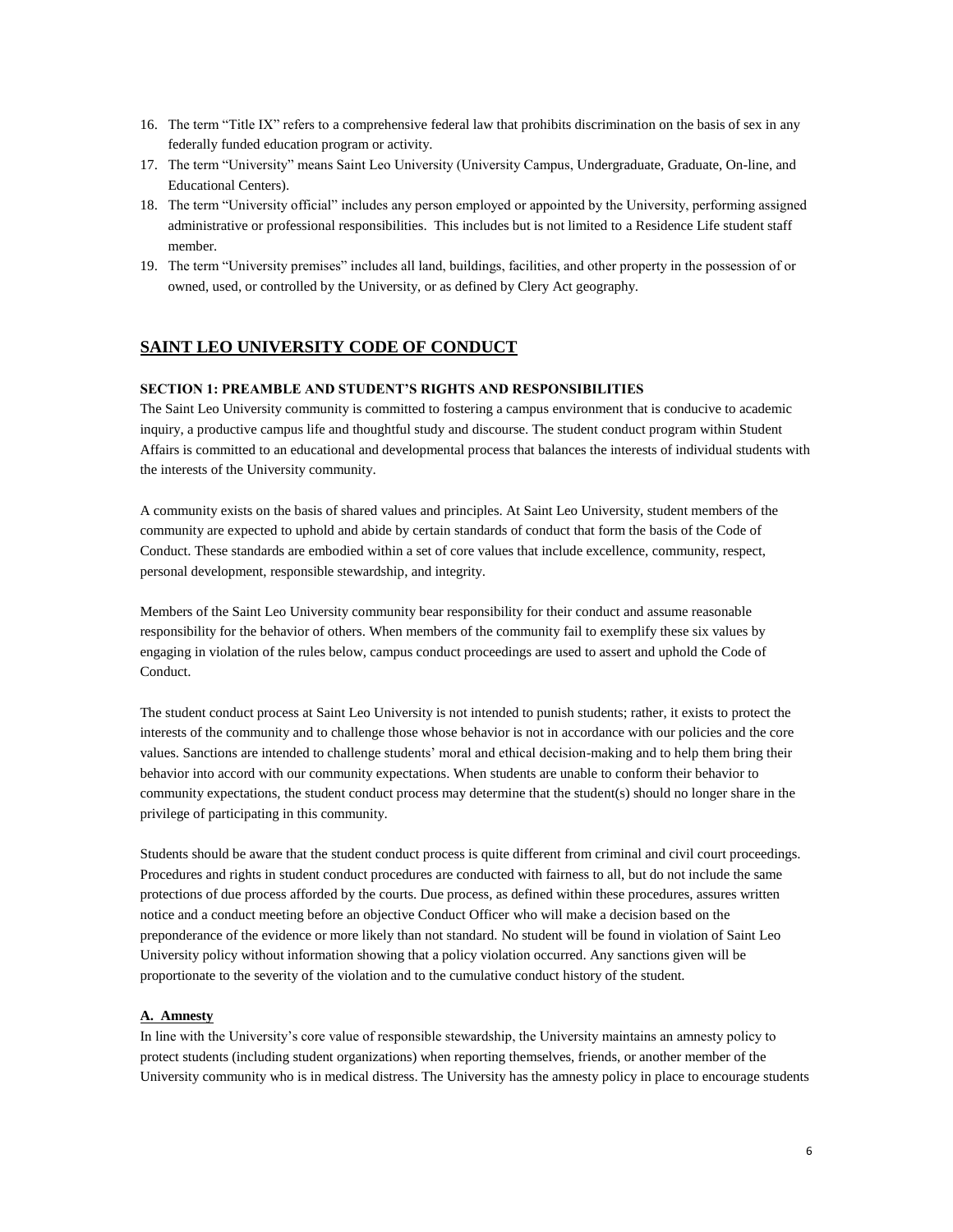to act responsibly and report emergencies without fear of University-imposed disciplinary consequences because its primary concern is the health, safety, and well-being of students.

Students who qualify for the following two options (i and ii) may be required to participate in a meeting with the Associate Vice President for Student Affairs or designee within 5 business days of the report and comply with any/all recommendations prescribed from them (including any associated costs with those recommendations) to avoid going through the University Conduct process.

i. For Complainants

Saint Leo University provides amnesty to complainants who may be hesitant to report serious violations of the conduct code to University Officials because they fear that they themselves may be accused of minor policy violations at the time of the incident. For example, this would apply to students who are reporting sexual misconduct, but who have also engaged in underage alcohol consumption and/or substance use. Educational options will be explored, but no conduct proceedings or conduct record will result. Records regarding the provision of amnesty, however, will be maintained.

ii. For Those Who Offer Assistance

To encourage students to offer help and assistance to others, Saint Leo University pursues a policy of amnesty for minor violations when students offer help to others in need. At the discretion of the Associate Vice President for Student Affairs or designee, amnesty may also be extended on a case-by-case basis to the person receiving assistance. Educational options will be explored, but no conduct proceedings or conduct record will result. Records regarding the provision of amnesty, however, will be maintained.

The protocol applies only to the Saint Leo University Code of Conduct. Law enforcement agencies may act within their jurisdictions in enforcing the laws enacted by the State of Florida, the United States, or any other state or nation where jurisdiction may be invoked.

This policy does not apply to other prohibited behavior including, but not limited to, the distribution of illegal substances, sexual misconduct, or abuse.

# <span id="page-6-0"></span>**B. Disciplinary Records**

All conduct records are maintained by the University for seven (7) years from the time of their creation except those that result in separation (suspension or expulsion, including from housing) and those that fall under Title IX, which are maintained indefinitely. Students requesting access to their student disciplinary/conduct records(s) must do so in writing to the Office of Residence Life. A student may, upon graduation or permanent separation, submit a written request to the Associate Vice President for Student Affairs, asking that minor disciplinary actions may be expunged. The decision of the Associate Vice President for Student Affairs is final.

This policy is subject to the provisions of FERPA.

#### <span id="page-6-1"></span>**SECTION 2: JURISDICTION**

The Code of Conduct and the student conduct process applies to the conduct of individual students, as well as all University-affiliated student organizations. The Associate Vice President of Student Affairs or designee will serve as convener and executer of the Code of Conduct and retains conduct jurisdiction over students who choose to take a leave of absence, withdraw or have graduated for any misconduct that occurred prior to the leave, withdrawal or graduation. If sanctioned, a hold may be placed on the student's ability to re-enroll, obtain official transcripts, and/or graduate; all sanctions must be satisfied prior to re-enrollment, obtaining transcripts and graduating. In the event of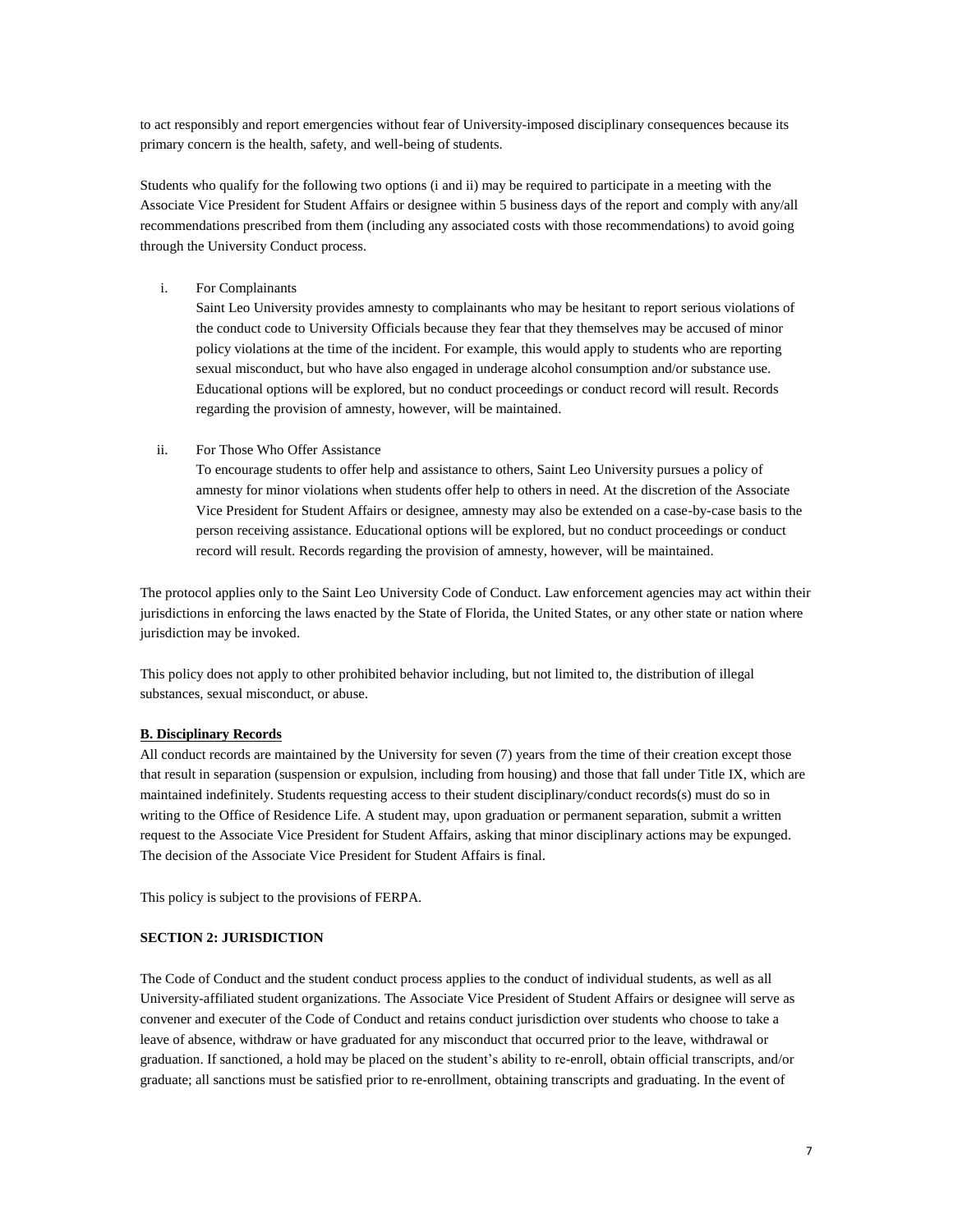serious misconduct committed while still enrolled but reported after the respondent(s) has graduated, Saint Leo University may invoke an investigation that may result in the revocation of that student's degree.

Although the University is not responsible or liable for student off-campus events or behavior, it does reserve the right, in the interest of protecting students from harm and as part of fulfilling its educational mission, to take action in response to behavior off campus that violates University expectations, Core Values and Policies and when the University determines that it's interests as an academic community are involved. University policies and other expectations govern students participating in Saint Leo or Saint Leo-affiliated study abroad programs or other University-sponsored activities no matter where they occur.

The Code of Conduct may be applied to behavior conducted online, via E-mail or other electronic medium. Students should also be aware that online postings such as blogs, web postings, chats and social networking sites are in the public sphere and are not private. These postings can subject a student to allegations of conduct violations if information about policy violations is posted online. Saint Leo University does not regularly search for this information but may take action if and when such information is brought to the attention of Saint Leo University officials. However, most online speech by students not involving Saint Leo University networks or technology will be protected as free expression and not subject to this Code, with notable exceptions including, but not limited to:

- 1. A true threat, defined as "a threat a reasonable person would interpret as a serious expression of intent to inflict bodily harm upon specific individuals";
- 2. Speech posted online about the University or its community members that causes a significant on-campus disruption.
- 3. Speech that the University determines is offensive and not in accordance with the University's core values.

The Code of Conduct applies to guests of community members whose hosts may be held accountable for the misconduct of their guests. The Code may also be applied to resident non-students, including but not limited to campers, high school bridge program participants, recruits on official visits, and continuing education programs by contractual agreements. Visitors to and guests of Saint Leo University may seek resolution of violations of the Code of Conduct committed against them by members of the Saint Leo University community.

There is no time limit on reporting violations of the Code of Conduct; however, the longer someone waits to report an offense, the harder it becomes for Saint Leo University officials to obtain information and witness statements and to make determinations regarding alleged violations.

Though anonymous complaints are permitted, doing so may limit the Saint Leo University's ability to investigate and respond to a complaint. Those who are aware of misconduct are encouraged to report it as quickly as possible to Campus Security & Safety, Residence Life, and/or to Student Affairs.

Students who withdraw or take a leave of absences/hiatus from the University prior to their conduct meeting will have their case suspended and a Student Affairs Hold will be placed on their account until the matter is resolved. Students who withdraw or take a leave of absence/hiatus from the University after the date stated in the letter to schedule a Conduct Meeting will have the case heard in absentia if they fail to appear. If the student withdraws following the Conduct Meeting, the student will be subject to the findings and sanctions imposed from the process. Should the student decide to return to the University, the student will be required to have the Conduct Meeting and/or complete all sanctions assigned (if found responsible for alleged violations) prior to the Student Affairs Hold being removed from the student's account. Please note that this Student Affairs hold may prevent a student from receiving a transcript in the event that the student is attempting to transfer or graduate.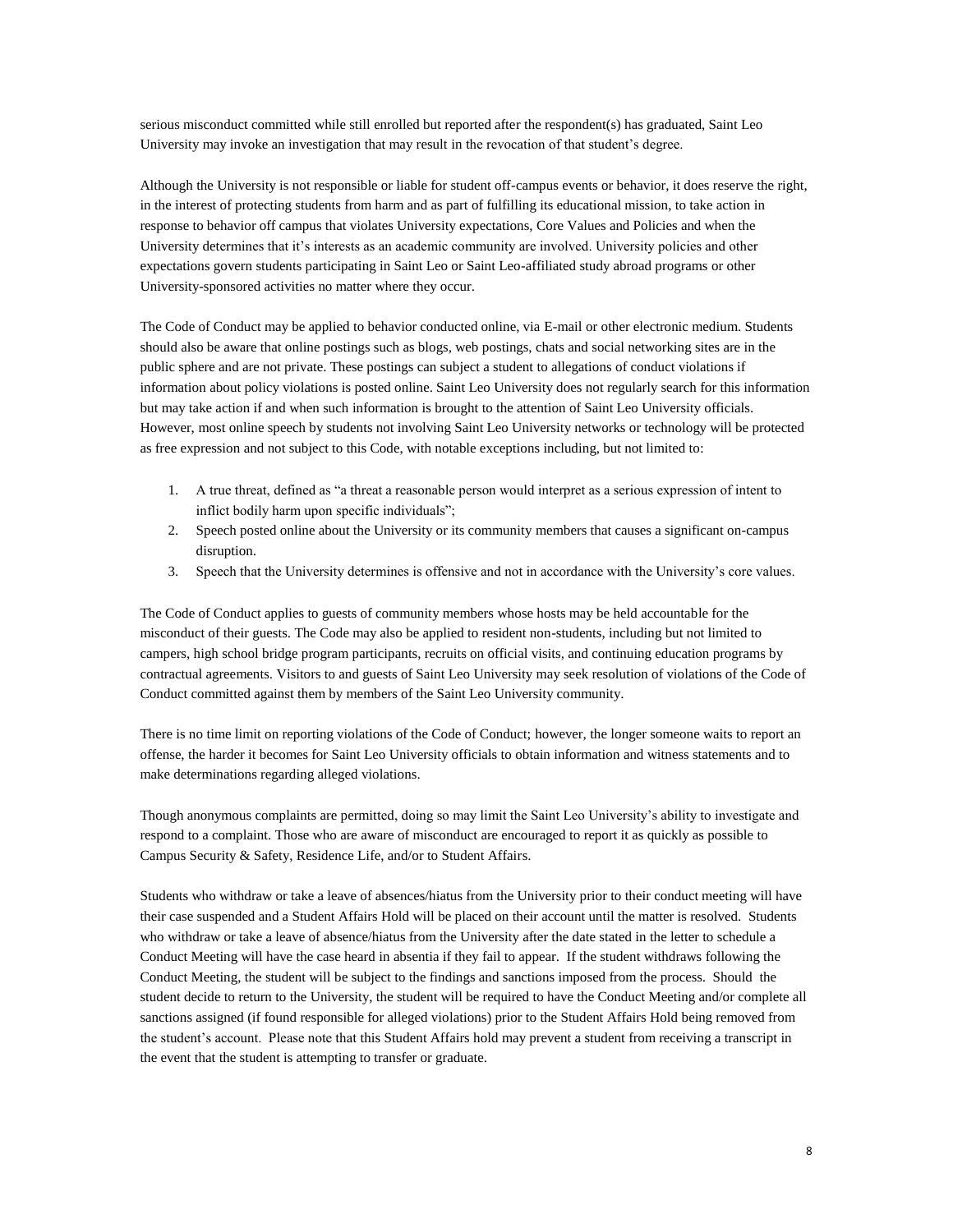Saint Leo University-issued E-mail is the primary means of communication with students. Students are responsible for all communication delivered to their Saint Leo University-issued E-mail address.

#### <span id="page-8-0"></span>**SECTION 3: VIOLATIONS OF THE LAW**

Alleged violations of federal, state and local laws may be investigated and addressed under the Code of Conduct. When an offense occurs over which Saint Leo University has jurisdiction, the Saint Leo University conduct process will usually go forward notwithstanding any criminal complaint that may arise from the same incident.

<span id="page-8-1"></span>Saint Leo University reserves the right to exercise its authority of interim action upon notification that a student is facing criminal investigation and/or complaint. Additional grounds for interim actions are outlined in **Section 5B1**.

# **SECTION 4: PROSCRIBED CONDUCT**

#### <span id="page-8-2"></span>**A. CORE VALUES AND BEHAVIORAL EXPECTATIONS**

Saint Leo University considers the behavior described in the following sub-sections as inappropriate for the Saint Leo University community and in opposition to the core values set forth in this document. Failure to adhere to any university policy or procedure subjects that person or organization to disciplinary action, including sanctions outlined i[n Section 6: Sanctions.](#page-21-1) Saint Leo University encourages community members to report to Saint Leo University officials all incidents that involve the following actions.

## <span id="page-8-3"></span>**B. POLICIES**

<span id="page-8-4"></span>B1. ABUSE (Physical, Mental, or Verbal) *Values: Community, Respect, Integrity*

Physical, mental, or verbal abuse of any person is prohibited. No student shall cause harm to another or aid in commission of an act that causes physical or emotional harm to others or which intimidates, degrades, demeans, threatens, or otherwise unreasonably interferes with another person's rights or comfort. Please note this encompasses all means of communication, including but not limited to, electronic and social media.

<span id="page-8-5"></span>B2. ACADEMIC HONOR CODE *Values: Excellence, Respect, Integrity*

Saint Leo University holds all students to the highest standards of honesty and personal integrity in every phase of their academic life. All students have a responsibility to uphold the Academic Honor Code by refraining from any form of academic misconduct, presenting only work that is genuinely their own, and reporting any observed instance of academic dishonesty to a faculty member. Please consult the Academic Catalog for Academic Policies.

Additional information regarding the Academic Honor Code can be found in the following document: [http://www.saintleo.edu/media/626793/academic\\_honor\\_code\\_policy.pdf.](http://www.saintleo.edu/media/626793/academic_honor_code_policy.pdf)

<span id="page-8-6"></span>B3. ALCOHOL *Values: Community, Respect, Personal Development, Integrity*

Excessive drinking and intoxication will not be tolerated. Members of the Saint Leo community who choose to drink alcohol irresponsibly will be held responsible for their behavior that occurs while under the influence.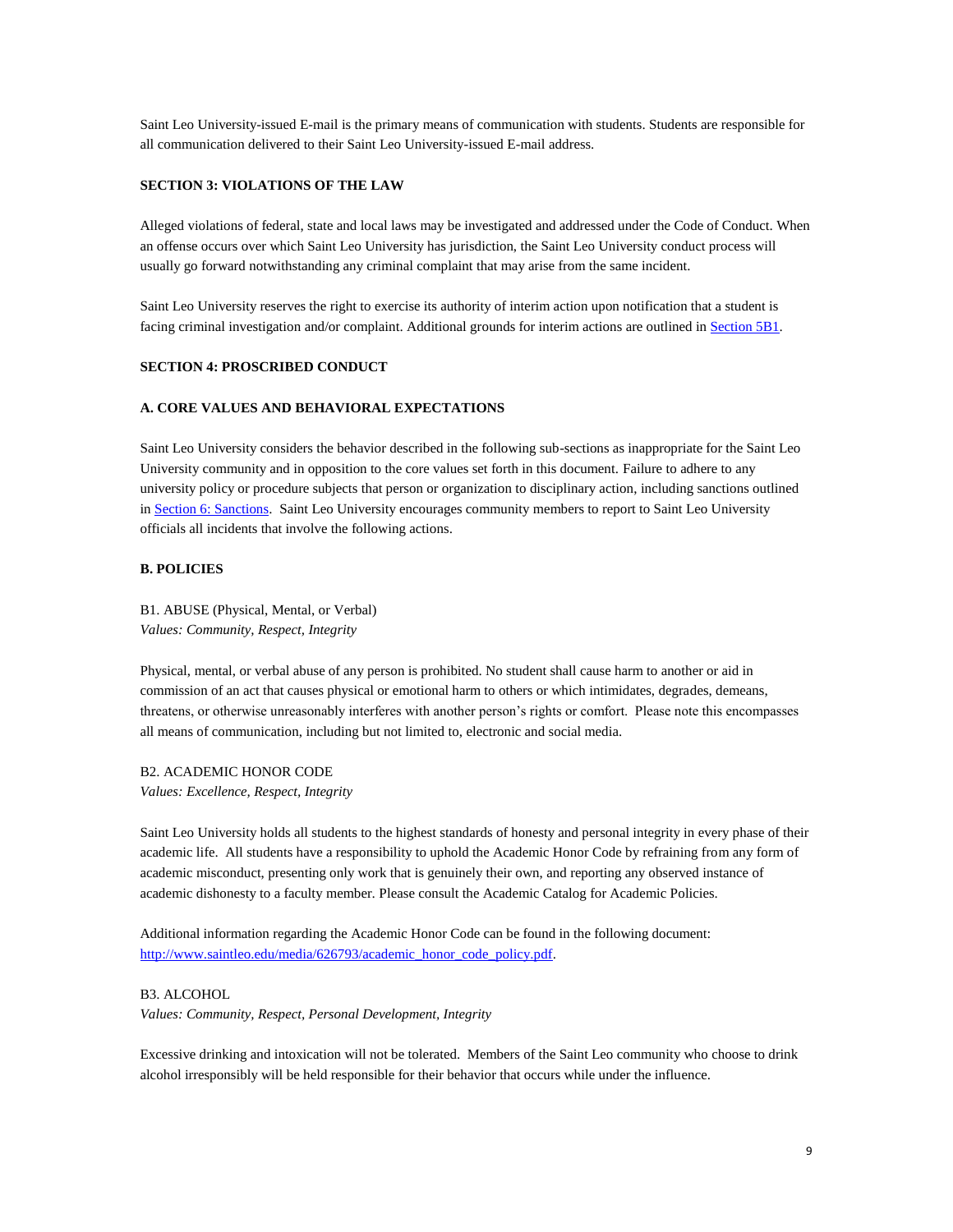- a. Any violation of Florida State laws regarding alcohol will be considered grounds for University disciplinary action. These include:
	- i. Possession and/or consumption of alcoholic beverages if under the age of 21 (including alcohol-based drinks, e.g. FourLoko).
	- ii. Selling, giving, or serving, alcoholic beverages or permitting alcohol to be served to persons under 21.
	- iii. Misrepresenting or misstating one's age or using altered identification for the purpose of procuring alcoholic beverages.
	- iv. Consuming or possessing open containers of alcoholic beverages including secondary containers, while in municipal parks, playgrounds, sidewalks, or streets or being found in the state of intoxication on a street or in a public place. This open container law applies on and off campus. This includes the consumption/possession of open alcohol in residence hall corridors, lounges, and any public areas.
	- v. Common sources of alcohol, including but not limited to, kegs and party balls (empty or full) are prohibited, except as outlined in the Social Event Guidelines.
	- vi. Devices and games designed for the rapid consumption of alcohol or any other substance including but not limited to, beer pong, water pong, funnels and/or beer bongs are prohibited.
	- vii. Driving with a blood alcohol level of 0.08% or more.
- viii. Possession and/or consumption of alcoholic beverages is strictly prohibited on campus before the start of classes regardless of age. Campus is considered "dry" for new and returning students during Orientation/Week of Welcome (fall, spring, summer) for other students who have been approved to return early. This includes all approved students participating in vacation housing.
- ix. Students who are over 21 may apply for a "wet room" with Residence Life which would allow them to consume alcohol within that room.
- x. Possession of alcohol and/or alcohol containers within any room/suite that is not authorized to be a wet room, regardless of occupants' age, constitutes a violation of the University's alcohol policy.

Note: The University considers students to be in possession of alcoholic beverages if the alcoholic beverages are located in their assigned residence hall room, personal vehicle, assigned common space, on their person, or on their personal property or in any other location where the students have knowledge of the presence of alcoholic beverages and access to consume the alcoholic beverage.

# <span id="page-9-0"></span>B5. CAMPUS FACILITY USE

*Values: Community, Respect*

Access to Saint Leo University facilities is limited to Saint Leo students, faculty, staff and authorized visitors. Student Organizations must be registered with Student Activities in order to access facilities without being charged. Classroom and administrative buildings are normally open on weekdays during daytime hours and locked on evenings and weekends. Unauthorized or illegal use of facilities is prohibited.

Residential facilities are locked 24 hours daily. Campus Security and Safety personnel perform preventative patrols on all campus facilities, including campus residences. Community spaces are designed to create interaction amongst residents, and should be utilized for their intended purpose and not for purposes such as unsanctioned temporary housing, storage, sleeping overnight, etc.

Items including, but not limited to, bikes, skateboards, roller blades, cleats, and scooters, are not to be used inside any campus buildings, parking garages, or loggias.

#### <span id="page-9-1"></span>B6. COMPUTER & OTHER ELECTRONIC DEVICE MISUSE

*Values: Excellence, Community, Respect, Integrity*

a. Computer Misuse: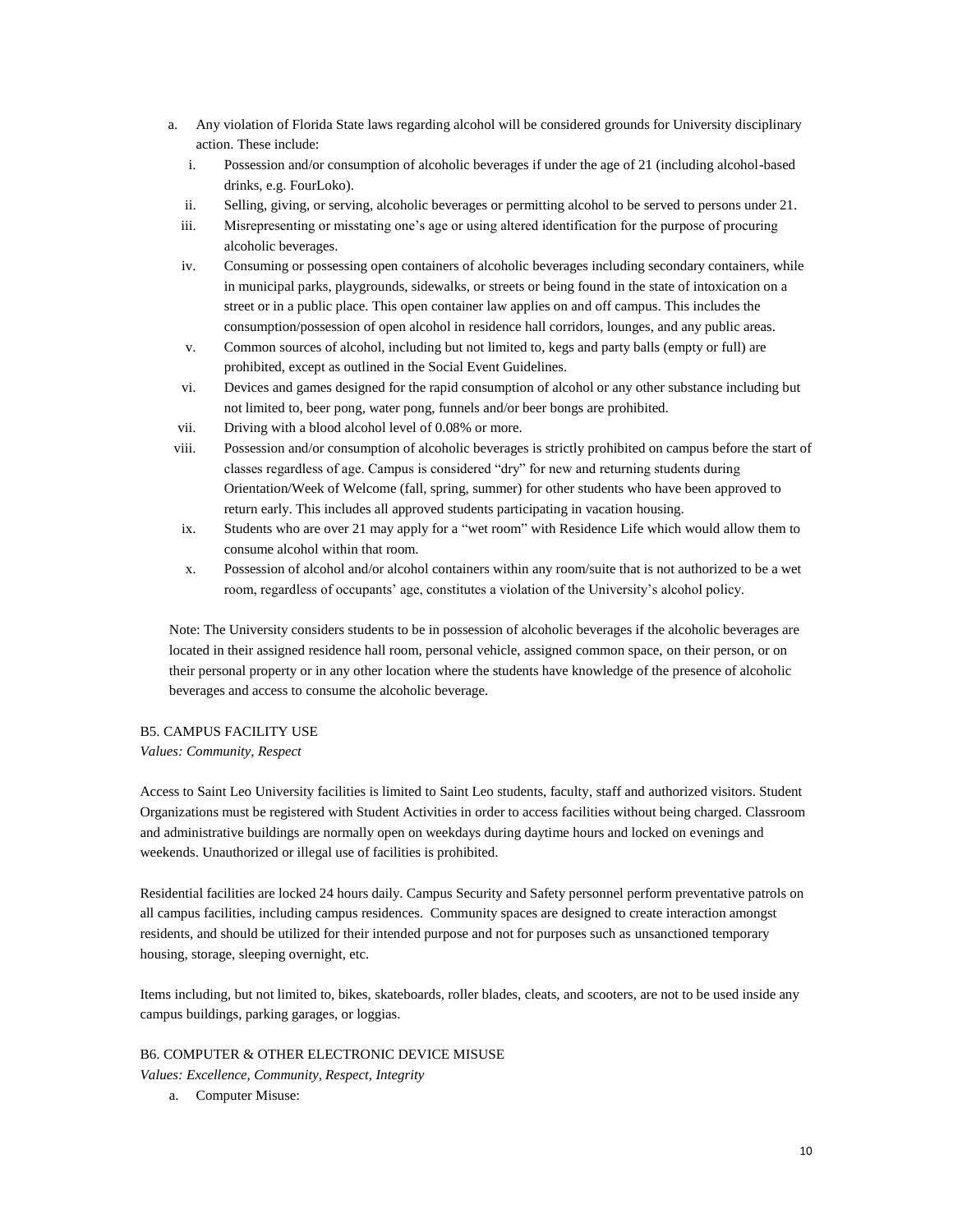- i. Theft or other abuse of computer resources includes, but is not limited to:
	- 1. Unauthorized entry into a file, to use, read, change the contents, or for any other purpose.
	- 2. Unauthorized transfer of a file.
	- 3. Unauthorized use of another individual's identification and password.
	- 4. Use of computing facilities to interfere with the work or reasonable enjoyment of another student, faculty, member or University Official.
	- 5. Use of computing facilities to interfere with normal operation of the University computing system.
	- 6. Use of computing facilities to violate federal, state or local laws or University policy.
- b. Electronic Device Misuse:

Individuals are subject to electronic monitoring while on Saint Leo University premises and in secure areas. This monitoring is used to measure policy compliance as well as to protect Saint Leo University, its personnel, and others. In areas where there is a reasonable expectation of privacy, such as bathrooms, dressing rooms, and locker rooms, no visual or audio monitoring will be performed without prior notice or without direction from law enforcement.

## <span id="page-10-0"></span>B7. DAMAGE TO PROPERTY

*Values: Community, Respect, Responsible Stewardship, Integrity*

Damage and/or vandalism to University property or the property of others is prohibited.

## <span id="page-10-1"></span>B8. DISCRIMINATION & HARASSMENT

*Values: Community, Respect, Integrity*

Discrimination and harassment can be defined as unwelcome conduct on the basis of actual or perceived membership in a protected class, by any member or group of the University community.

Saint Leo University has a strong commitment to principles of equal employment opportunity and equal access to education. Saint Leo University does not discriminate on the basis of age, color, disability, ethnic origin, genetic information, gender, nationality, race, religion, or veteran status, or any other category protected by federal, state, or local law in its educational programs, admissions policies, financial aid, employment, or other school administered programs.

The policy is enforced by Saint Leo University and by applicable laws such as Title IX of the Education Amendments of 1972, Title VI and Title IX of the Civil Rights Act of 1964, Section 504 of the Rehabilitation Act of 1973, Americans with Disabilities Act, Age Discrimination Act of 1975, and Florida Civil Rights Act of 1992.

Complaints of discrimination or harassment should follow the procedures outlined in the Code of Conduct, section C4. Crime Reporting.

#### STATEMENT ON HATE-MOTIVATED VIOLATIONS

Saint Leo University defines hate-motivated offenses as conduct (harassment or physical acts) directed at an individual(s) on the basis of age, color, disability, ethnic origin, genetic information, gender, nationality, race, religion, or veteran status with the intent to intimidate or injure an individual(s), physically, mentally, or emotionally. Hatemotivated offenses compromise the integrity of the Saint Leo University community and may constitute violations of the Saint Leo University Code of Conduct. Harsher sanctions may be imposed when behavior is determined to have been motivated by hate. Students found responsible for such violations are subject to a range of disciplinary sanctions including University expulsion/dismissal.

Saint Leo University seeks to foster a safe environment conducive to learning and the free exchange of ideas. Saint Leo University, however, is steadfast in its intolerance for hateful behavior that is directed at an individual(s) with the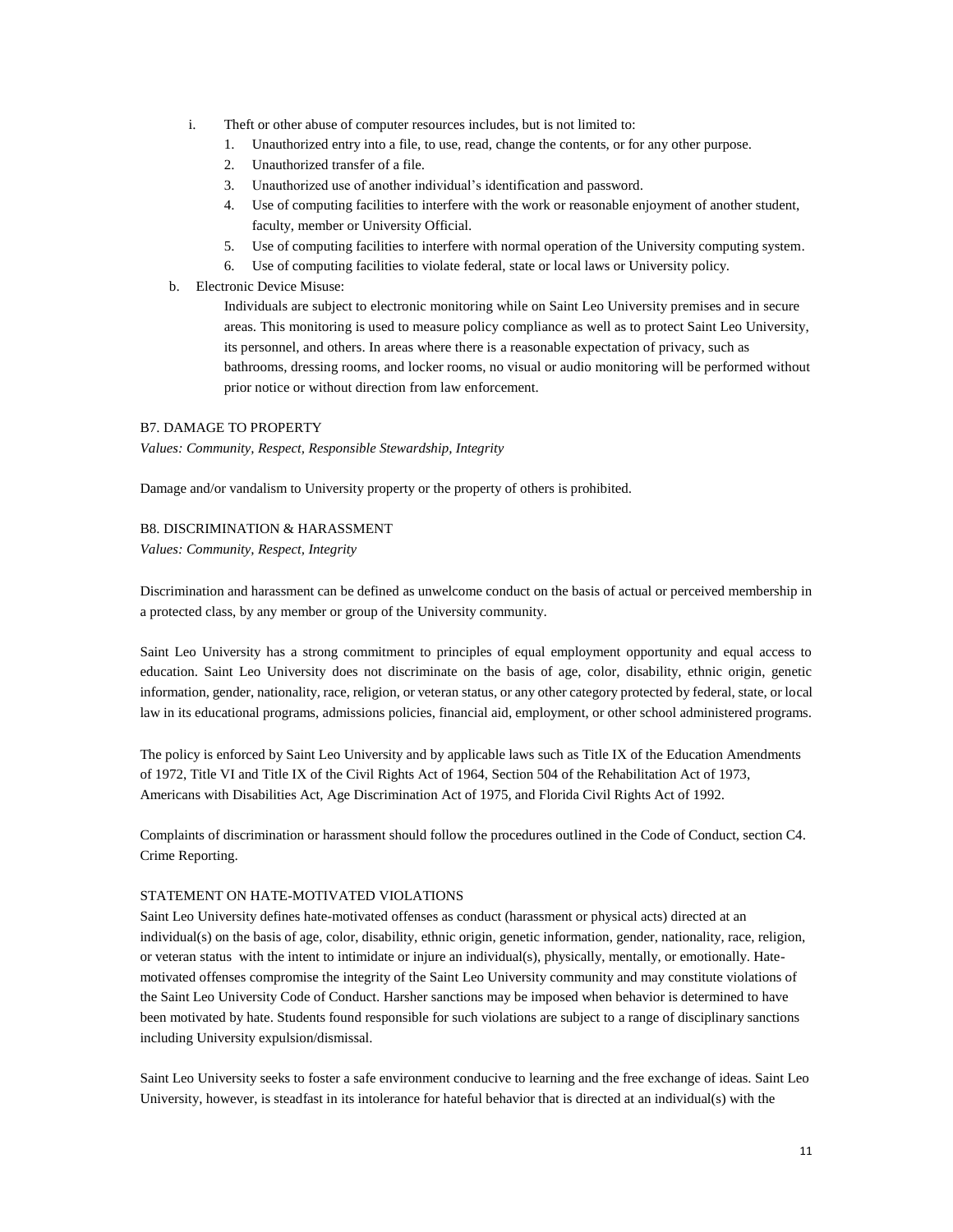motivation of causing harm. This position is a permitted exercise of the University's authority to educate and discipline its students.

Members of the Saint Leo University community affected by hate-motivated offenses are strongly encouraged to report the incident. Such offenses can be reported (formally/informally) to a variety of offices on campus including, but not limited to: Campus Security and Safety, Counseling, Residence Life, Student Activities, and Student Affairs.

## <span id="page-11-0"></span>B9. DISRUPTIVE BEHAVIOR

*Values: Excellence, Community, Respect, Integrity*

Any behavior that infringes on the rights, privileges, or property of others, or which impedes or is reasonably expected to impede the safety of community members or the educational process is prohibited. This includes, but is not limited to:

- a. disruption of the University community,
- b. disruption or obstruction of teaching, research, and/or administration,
- c. disruption of disciplinary proceedings,
- d. sports, games, or activities in residence hallways/rooms that create a disruption,
- e. disruption of other University activities, including its events or community service functions on or off campus,
- f. disruption of other authorized non-University activities, when the act occurs on University premises,
- g. unauthorized entry into any University building/room

Disruptive class behavior is unacceptable. Disruptive class behavior is behavior that, in the judgment of the instructor, impedes other students' opportunity to learn and which directly and significantly interferes with class objectives. Should such behavior occur, the instructor may request the student to leave class and will refer the matter to the Associate Vice President for Student Affairs or designee. Permission to return to class will be granted only after the student meets with the Associate Vice President for Student Affairs or designee. Instructors are encouraged to refer to this policy in their syllabi and to establish clear classroom behavior expectations. This policy may not be used to inhibit legitimate classroom dissent or discussion with the course instructor or other students.

#### <span id="page-11-1"></span>B10. FALSIFICATION

*Values: Excellence, Respect, Personal Development, Integrity*

Falsification of any University records, including, but not limited to, records of admission, registration, financial aid, housing, student discipline, academic, health, and parking decals is prohibited. The University vigorously pursues allegations of providing false information to any campus official or providing false, altered, or forged academic or educational records.

## <span id="page-11-2"></span>B11. FIRE SAFETY

*Values: Community, Respect, Integrity*

Students are expected to act with due regard for the health and safety of others. Violations of this standard would include, but are not limited to, such behaviors as: failing to evacuate a building or failing to cooperate with authorities during a fire alarm or drill; deliberate or negligent activation of a false alarm; tampering with fire safety equipment; creating a safety hazard, starting a fire or causing an explosion. Students will be held financially liable for the fines imposed by the Fire Department, applicable expenses (clean up, recharging a fire extinguisher, etc.) in addition to possible sanctions.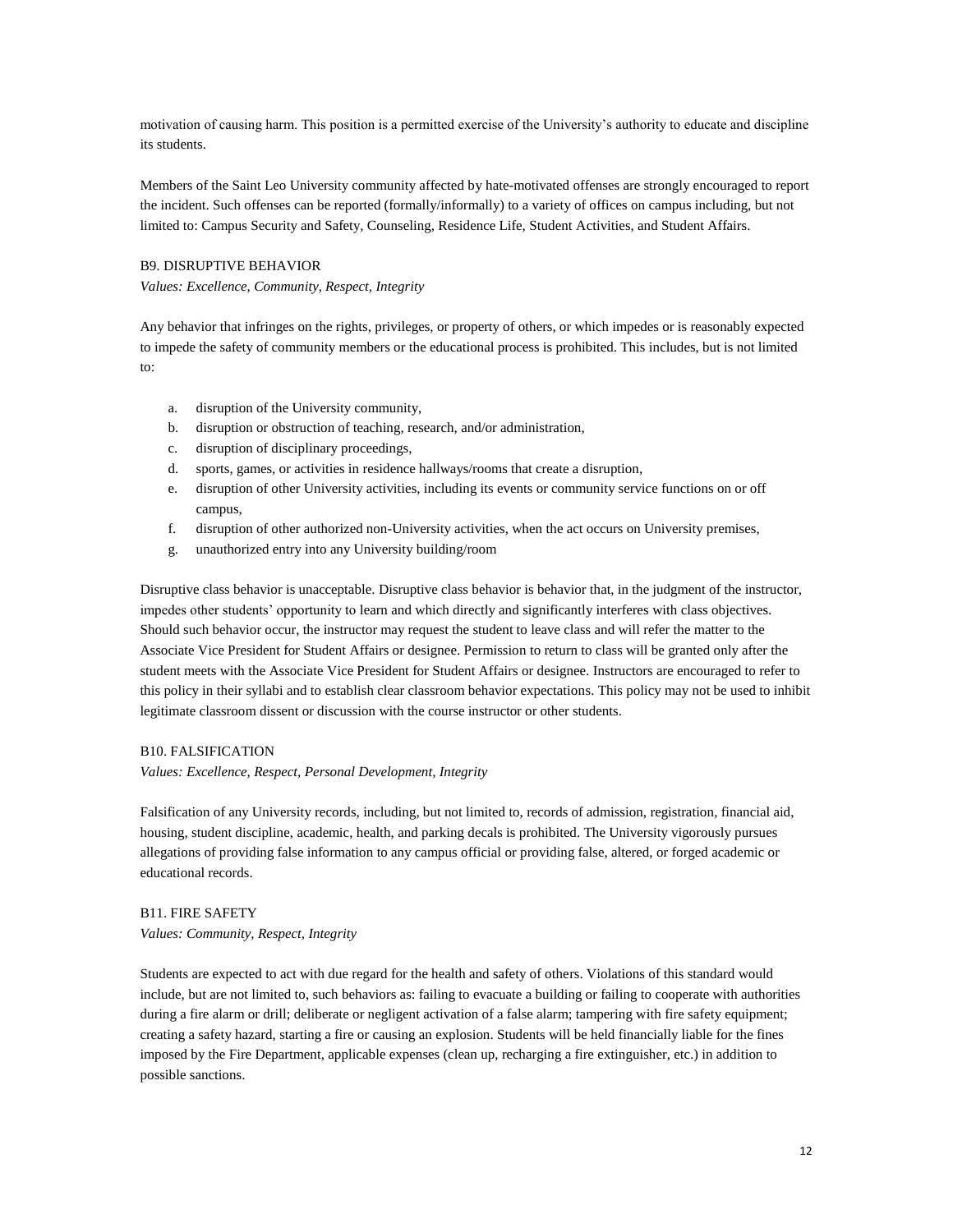#### <span id="page-12-0"></span>B12. FIREWORKS, EXPLOSIVES, WEAPONS & OTHER DANGEROUS ITEMS

*Values: Community, Personal Development, Integrity*

The possession, use, or sale of weapons, ammunition, combustibles, fireworks, explosive devices or any other substance or devices designed to harm or incapacitate is prohibited on campus (including vehicles). Any item that is used in a manner meant to intimidate, scare, or threaten and not used for its originally intended purpose will be deemed a weapon.

"Weapons" are defined and include, but are not limited to, hand guns, rifles, BB guns, paintball guns, pellet guns, stun guns, chemical weapons, knives (blades over 4 inches in length), slingshots, bows and arrows, and martial arts weapons.

Pursuant to Florida law, firearms are not permitted on campus.

Hoverboards or other similar devices (including but not limited to, self-balancing scooters, hands-free segways, 10 Hawks, and Skywalkers) are not allowed anywhere on campus.

#### <span id="page-12-1"></span>B13. GAMBLING

*Values: Integrity, Responsible Stewardship*

The University prohibits activities involving gambling or placing a bet of money or any item of any value in a game of chance. To be considered prohibited gambling by the University, the activity must involve the following three elements:

- a. Consideration: the participants pay or give something of value to play
- b. Chance: the game involves more chance than skill
- c. Prize: the winner receives anything for playing

In addition to sanctions that may be imposed by the University, participants may also face consequences under state law.

## <span id="page-12-2"></span>B14. HANDBILLS & NOTICES

*Values: Community, Respect, Responsible Stewardship, Integrity*

In compliance with the University Posting Policy ([http://www.saintleo.edu/resources/student-](http://www.saintleo.edu/resources/student-involvement/leadership-development/student-activities/campus-posting-policy.aspx)

[involvement/leadership-development/student-activities/campus-posting-policy.aspx](http://www.saintleo.edu/resources/student-involvement/leadership-development/student-activities/campus-posting-policy.aspx)), posting of handbills, notices, and signs on University property is a privilege, not a right. All individuals, student organizations, businesses and vendors must receive permission from Student Affairs via the University Posting Policy Form to post on the Saint Leo campus or on other property owned or used by Saint Leo. Event promotional materials are prohibited from using direct or indirect references to alcohol.

#### <span id="page-12-3"></span>B15. HAZING

*Values: Excellence, Community, Respect, Personal Development, Integrity*

Saint Leo University prohibits hazing. As used in this policy, "hazing" means any action or situation that recklessly or intentionally endangers the mental or physical health or safety of a student for purposes including, but not limited to, initiation or admission into or affiliation with any organization operating under the sanction of a postsecondary institution. "Hazing" includes, but is not limited to, "pressuring or coercing the student into violating state or federal law, any brutality of a physical nature, such as whipping, beating, branding, exposure to the elements, forced consumption of any food, liquor, drug, or other substance, or other forced physical activity that could adversely affect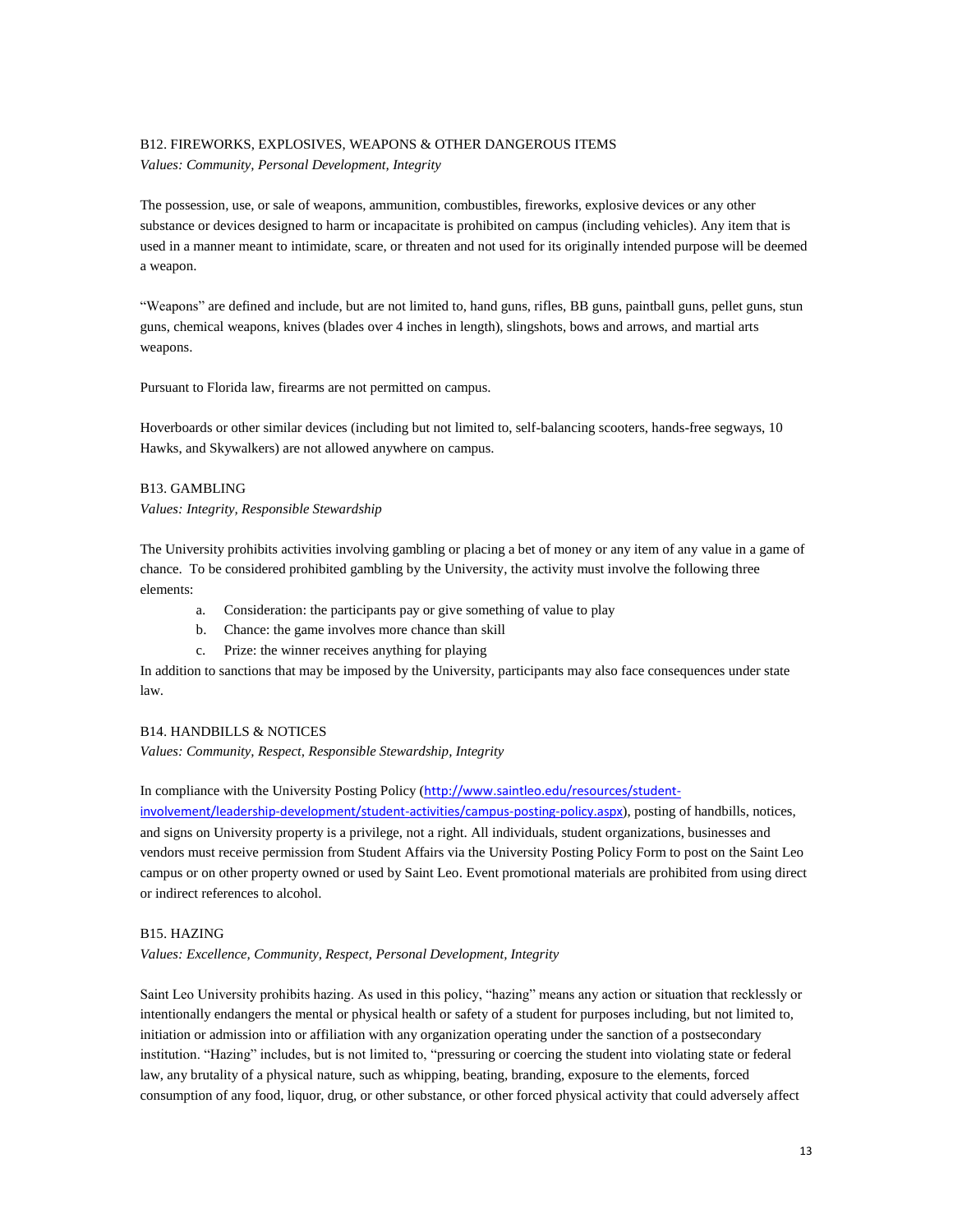the physical health or safety of the student, and also includes any activity that can subject the student to extreme mental stress, such as sleep deprivation, forced exclusion from social contact, forced conduct that could result in extreme embarrassment, or other forced activity that could adversely affect the mental health or dignity of the student. Hazing does not include customary athletic events or other similar contests or competitions or any activity or conduct that furthers a legal and legitimate objective."

[Florida Statute 1006.63(1)]

Note that hazing can be, and in many instances is, a crime in Florida and can subject participants to criminal investigation and/or penalties in addition to University sanctions.

# <span id="page-13-0"></span>B16. IDENTIFICATION CARDS

*Values: Excellence, Respect, Integrity*

An identification card is issued to each student and shall be carried at all times while on campus. Students living in certain Residence Halls on campus will need the card for entrance to the facility. Lending this card for any purpose to anyone, failing to present it when requested by a University official, or falsifying/altering an identification card is prohibited.

The possession, use, manufacture or sale of government-issued identification cards is strictly prohibited. The State of Florida considers creating or using fake identification cards to be felony offenses.

## <span id="page-13-1"></span>B17. ILLEGAL SUBSTANCES

#### *Values: Excellence, Community, Respect, Integrity, Personal Development*

Saint Leo University has zero tolerance for the illegal use, possession, and/or distribution of drugs. The University expects all members of the community to comply with state and federal laws pertaining to illegal drugs. The sale, purchase, manufacture, possession, distribution and illegal use of controlled substances, synthetic/designer drugs (such as K2, bath salts, etc), drugs and drug paraphernalia, including hookahs, are prohibited. Saint Leo follows Florida's statutory definitions of drugs, synthetic/designer drugs, and drug paraphernalia. For purpose of clarification "designer drugs" are substances designed to produce a pharmacological effect and to evade federal and state statutory provisions that apply to controlled substances.

The University responds to the issue of substance abuse in three ways: education for the University community about drug use and its consequences, confidential counseling for those with personal problems related to drug abuse and illegal substance abuse/use, and disciplinary action. In the spirit of our Core Values, the University must and does pursue all means possible to support the laws regarding illegal drug use, possession, or distribution. The campus is not a sanctuary from law enforcement. Saint Leo University will cooperate with law enforcement in any criminal violations or investigations.

- a. Disciplinary Action
	- i. The Associate Vice President for Student Affairs or designee will investigate and hold a conduct meeting with students charged with violating the University policy regarding illegal drugs and/or drug paraphernalia. Sanctions considered in regards to illegal use of drugs or distribution are listed below. The Associate Vice President for Student Affairs or designee will notify parents/guardians and/or coaches when appropriate and permitted by FERPA.
	- ii. The sanctions imposed takes into consideration factors such as the quantity of the illegal substances, previous offenses, intent to sell or manufacture, etc. The sanctions considered for a first offense of involving small quantity of marijuana or paraphernalia are:
		- 1. Community Probation or suspension from the University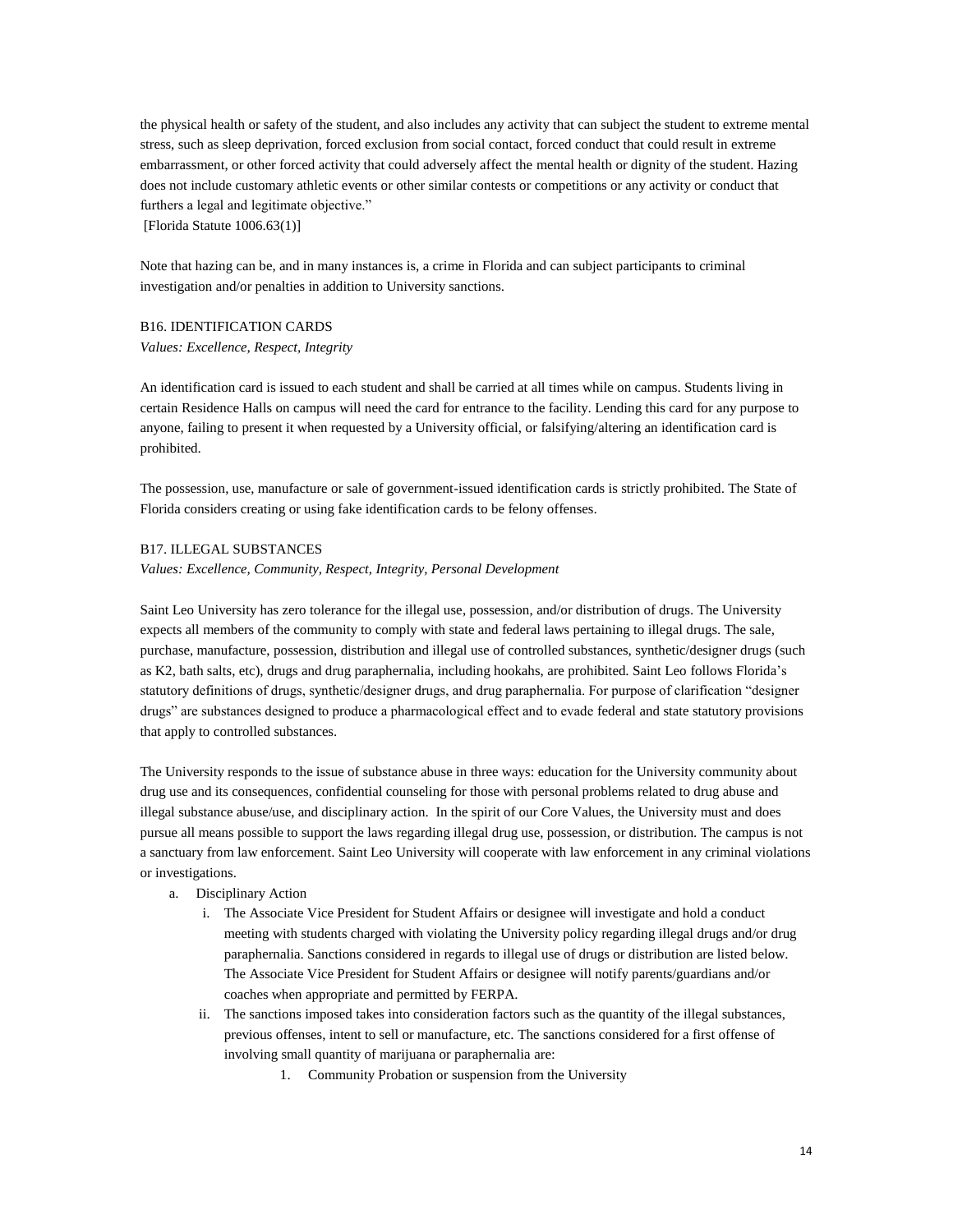- 2. Immediate Residence Hall Suspension (removal and/or denied access to any Residence Hall facility for a designated period of time without refund)
- 3. Community Service 40 hours
- 4. Mandatory Drug Counseling
- 5. Parental and/or coach notification
- 6. Participation in an on-line course designed to assist students with marijuana-related topics and healthy lifestyle choices. There is a fee associated with this course for which the student is responsible.
- 7. Illegal Substance Use/Dependency Evaluation. Students using or found in possession of marijuana (excludes paraphernalia) may be required to be evaluated for drug use and dependency by an approved outside agency. Such evaluation will be at the student's expense and the student must agree to release the results of that evaluation to the designated University official. The student will be required to follow through on any treatment plan the evaluator deems appropriate. Failure to follow this agreement may result in suspension from the University.
- iii. The sanction considered for a second offense of a small quantity of marijuana or paraphernalia is a twosemester suspension from Saint Leo University.
- iv. The sanction considered for possession and/or use of any other illegal substances or large quantities of marijuana is an immediate two-semester suspension or permanent dismissal from Saint Leo University.
- v. The sanction considered for intent and/or sale, manufacture or distribution of any illegal substances is separation from Saint Leo University without the opportunity for readmission.
- b. Education
	- i. Courses, programs, workshops and training sessions developed and coordinated by various departments are presented throughout the academic year. Additional programs are presented throughout the year to the general student population and student leaders (SGU, Orientation Leaders and/or Residence Life staff).
	- ii. Student Affairs works cooperatively to provide information sessions throughout the academic year. Major campus events are sponsored during theme weeks (e.g., National Collegiate Drug Awareness Week, etc.)
- c. Counseling
	- i. Counseling Services provides confidential, personal counseling. The office is staffed with licensed mental health counselors.
	- ii. Off-campus referrals will be made on a request basis or if deemed appropriate. These services are confidential and follow the ethical standards and guidelines of the American Counseling Association.

In addition to sanctions that can attach for university policy violations related to drugs, the University, in accordance with the Higher Education Act (20 U.S.C. 1091- r), provides the following notice to all students regarding the possible impact of drug convictions on federal financial aid:

"A student who is convicted in a court of law of any offense under any Federal or State law involving the possession or sale of a controlled substance for conduct that occurred during a period of enrollment for which the student was receiving any federal grant, loan, or work assistance . . . shall not be eligible to receive any federal grant, loan, or work assistance . . . from the date of that conviction for the period of time specified in the following table:

If convicted of an offense involving:

The possession of a controlled substance: First offense: 1 year ineligibility Second offense: 2 years ineligibility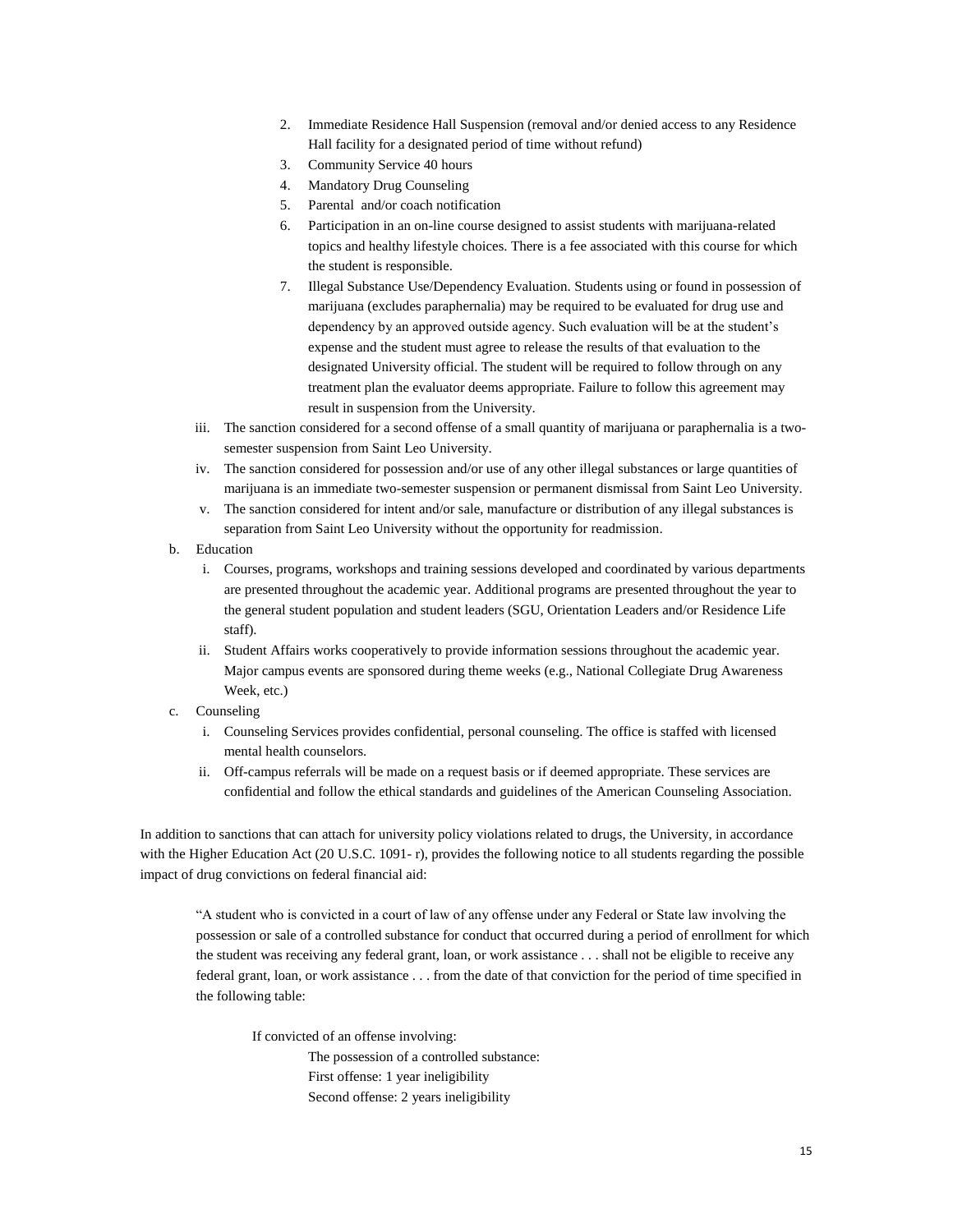Third offense: Indefinite ineligibility The sale of a controlled substance: First offense: 2 years ineligibility Second offense: Indefinite ineligibility"

Students should contact Student Financial Services for details on how to restore financial aid eligibility. If you have questions about the law, call the Federal Student Aid Information Center at 1-800-4-FED-AID (1-800-433-3243).

# <span id="page-15-0"></span>B18. IMPLIED CONSENT *Values: Integrity, Respect, Community*

All students within the direct vicinity (i.e., room, vehicle, outdoors, parking lot, etc.) where a violation of University policy, laws, or other regulations occurs are responsible for behaviors and/or objects (alcohol, drugs, etc.) in that direct vicinity, regardless of that student's actual participation in the behavior, or direct possession of the items and/or use, or duration of time present.

#### <span id="page-15-1"></span>B19. LAWS (FEDERAL, STATE & LOCAL)

#### *Values: Excellence, Community, Respect, Personal Development, Responsible Stewardship, Integrity*

Students are responsible for compliance with all public laws. Any act that could constitute a violation of law may establish cause for legal and/or disciplinary action by the University, regardless if Law Enforcement is involved. The campus is not a sanctuary from Law Enforcement Agents. Law Enforcement Agents have jurisdiction on campus and, when possessing proper documents, may legally make arrests or search any room or building without prior notice to University officials. Moreover, the University will not intervene to protect a student from the consequences of their arrest or conviction, on or off campus.

## <span id="page-15-2"></span>B20. MOTOR VEHICLES

*Values: Community, Respect, Personal Development, Integrity*

Students are expected to register motor vehicles with the Campus Security and Safety Office and to operate motor vehicles in accordance with Saint Leo University Parking and Traffic Regulations, county, and state laws. Copies of Saint Leo University Parking and Traffic Regulations are available at the Campus Security and Safety Office or online at [http://www.saintleo.edu/media/171768/traffic\\_handbook.pdf.](http://www.saintleo.edu/media/171768/traffic_handbook.pdf)

#### <span id="page-15-3"></span>B21. FAILURE TO COMPLY

*Values: Excellence, Community, Respect, Personal Development, Integrity*

Students are required to comply with reasonable requests or orders by authorized University officials or representatives acting in behalf of the University, including Residence Life student staff.

## <span id="page-15-4"></span>B22. RESIDENTIAL LIVING

*Values: Excellence, Community, Respect, Personal Development, Integrity*

Students are expected to comply with th[e Guides to Residential Living](http://www.saintleo.edu/media/1047121/guides_to_residential_living_2016.pdf) while in the residence halls. All students in a room will be held responsible for behaviors or objects in that room, regardless of whether they were participating in the behavior, were in possession of the items, or how long they may have been in the room. When a student enters a room where a violation is taking place, under the "Implied Consent" policy, the student is putting themselves at risk of disciplinary action.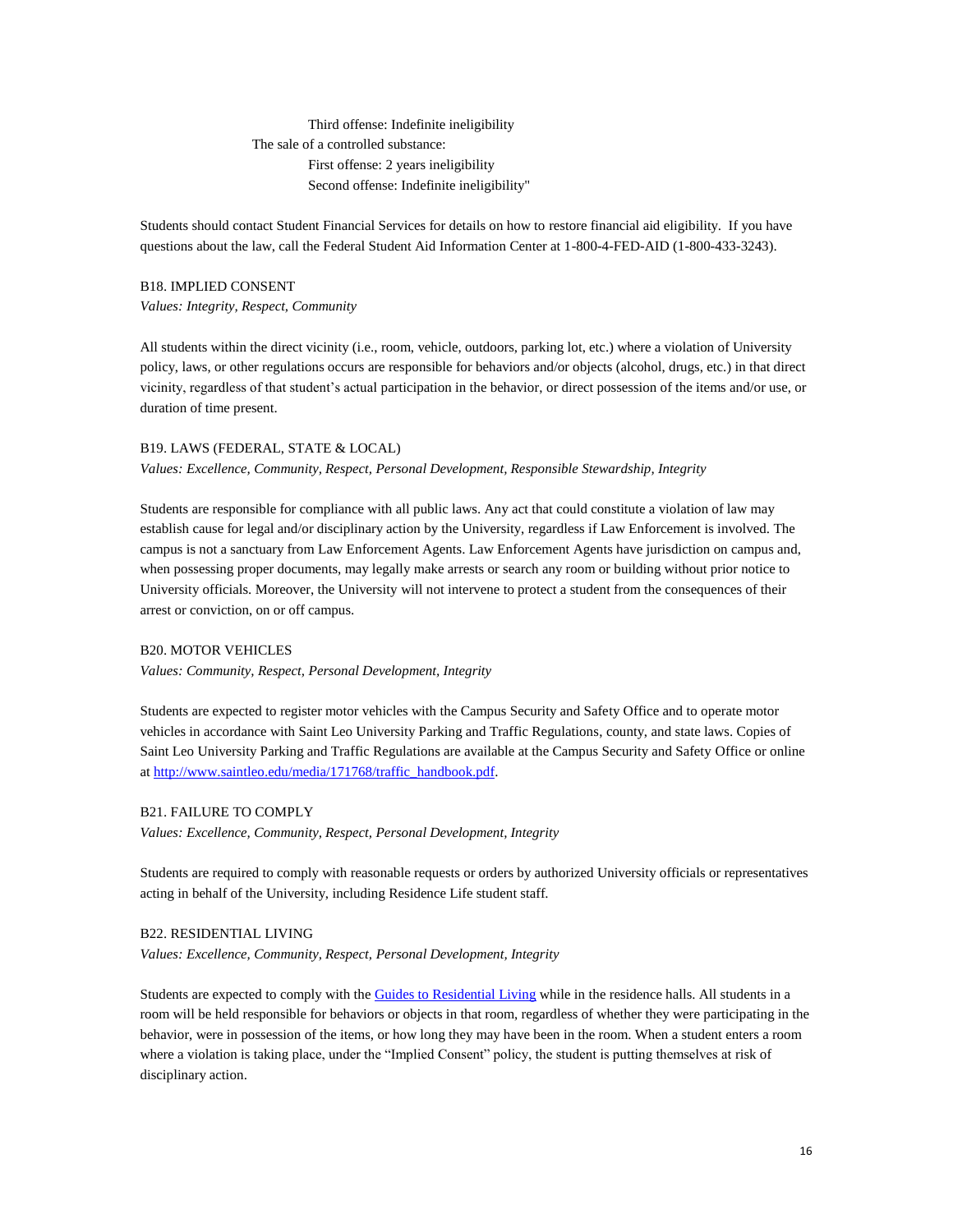#### <span id="page-16-0"></span>B23. SEXUAL MISCONDUCT

*Values: Excellence, Community, Respect, Personal Development, Integrity*

Conduct under this policy is prohibited regardless of the sexual orientation, gender, gender identity, or gender expression of the Complainant or Respondent. Prohibited Sexual Misconduct includes the following specifically defined forms of behavior: Sexual or Gender-Based Harassment, Sexual Assault, and Sexual Exploitation. Also prohibited are Relationship Violence, Stalking and Retaliation. Complaints of sexual misconduct should follow the procedures outlined in the Code of Conduct, [section 5G](#page-21-0) (Special Conduct Meeting Provisions for Sexual Misconduct).

For additional information concerning the sexual misconduct, domestic/relationship violence & stalking policy, as well as additional information on reporting, investigating, and resolving a sexual misconduct allegation, please refer to the following document: [http://www.saintleo.edu/media/960274/saint\\_leo\\_policy.pdf.](http://www.saintleo.edu/media/960274/saint_leo_policy.pdf) For additional information regarding sexual misconduct, please refer to the following website: [http://www.saintleo.edu/consumer-disclosures/sexual](http://www.saintleo.edu/consumer-disclosures/sexual-misconduct-information.aspx)[misconduct-information.aspx.](http://www.saintleo.edu/consumer-disclosures/sexual-misconduct-information.aspx)

#### <span id="page-16-1"></span>B24. SMOKING

### *Values: Community, Respect, Personal Development*

Florida Clean Indoor Air Act (s.386.201, et seq.) stipulates that there is to be no smoking inside any educational facility in the state. This includes residence hall rooms and balconies adjacent to student rooms and covered loggias. Smoking and all devices used for smoking (i.e. e-cigarettes, hookahs, pipes, etc) are not permitted in any University buildings or facilities. Additionally, the University has designated a smoking minimum distance of 25 feet from building entrances/exits.

# <span id="page-16-2"></span>B25. SOLICITATION

#### *Values: Excellence, Community, Respect, Responsible Stewardship, Integrity*

In compliance with the University Solicitation Policy, the University prohibits solicitation, sales, or door-to-door canvassing by students or non-students on University property except with permission of the Director of Student Activities or designee via the approval of a completed University Solicitation Form. No concession for profit or other commercial business will be operated on University property without the written permission from the Business Affairs Office. For more information on this policy, visit Student Activities.

#### <span id="page-16-3"></span>B26. THEFT OR UNAUTHORIZED POSSESSION

*Values: Excellence, Respect, Integrity, Community, Responsible Stewardship, Personal Development*

The taking, sale, or possession of property without the expressed consent of the owner is prohibited. This includes both private property and property owned or controlled by the University.

# <span id="page-16-4"></span>B27. USE OF SAINT LEO UNIVERSITY NAME OR SYMBOLS

#### *Values: Excellence, Integrity*

No individual, group or organization may use Saint Leo University's name, seal, symbols, logos, slogans, or songs without the written authorization of the Associate Vice President for Student Affairs and/or designee and University Communications. The University name may be used for the purpose of identifying institutional affiliation so long as it is made reasonably clear that the University is not endorsing or condoning any given activity by the individual, group, or organization using the name.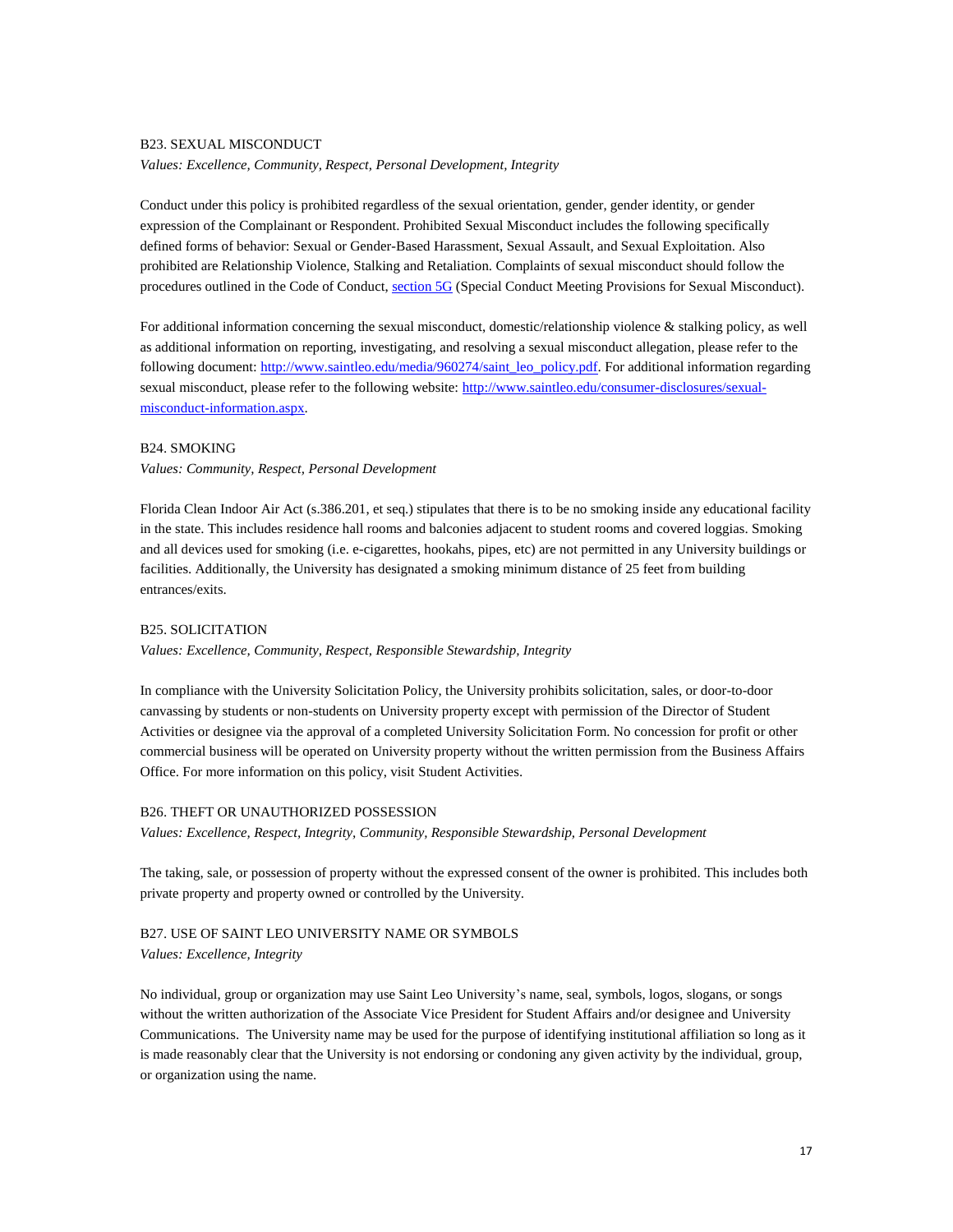## <span id="page-17-0"></span>B28. VISITORS

#### *Values: Community, Respect, Integrity*

Students are welcome to bring visitors to the campus but must assume responsibility for the conduct of their visitors. Students choosing to have their guest stay with them on campus must comply with the following:

- Residents may have a guest stay in campus housing a total of three days in a semester. In special circumstances, Residence Life may grant permission to extend a stay to seven days in a semester. A guest is defined as an individual not residing within this particular room/building. Remember, overnight visitation is not to be confused with co-habitation. Co-habitation (generally defined as two people living together as if a married couple) is not permitted in the residence halls.
- b. Guests staying in excess of three days in any semester must be registered with Residence Life.
- c. Guests are not permitted unless all roommates consent to their presence.
- d. A student host is responsible for the actions of his or her guest(s) while they are on campus. Therefore, a student host will be held accountable through the conduct process for individual policy violations by their guests.
- e. Guests must be escorted and are expected to abide by all campus policies and regulations.
- f. Students are prohibited from inviting or hosting a person in their room, residence hall, or on campus when the student knows that that person has been banned/trespassed from campus by law enforcement or University officials. Any student or person who knowingly violates this section is subject to all applicable University sanctions in addition to any applicable civil and criminal penalties.

## B29. PETS

#### *Values: Community, Respect*

- a. No pets or animals are allowed in University buildings, athletic venues, or the pool area, with the exception of approved animals used to aid students with disabilities and service animals accompanying visitors or guests of students. Any exceptions must be approved by Accessibility Services.
- b. Any pets or animals should be properly restrained at all times.

For university campus residential students, refer to policy number 11: Pets (in the Guide to Residential Living) for additional polices pertaining only to residential students.

# <span id="page-17-1"></span>**SECTION 5: CONDUCT PROCEDURES**

This overview gives a general idea of how Saint Leo University's campus conduct proceedings work, but it should be noted that not all situations are of the same severity or complexity and may require flexibility of the order in which each step of the process is executed. The campus conduct process commences with notice to a University Official of a potential violation.

# <span id="page-17-2"></span>A. Notice of Report

An individual may submit a report to Campus Safety and Security or Residence Life of an alleged policy violation(s) or by submission of a Community Report [\(http://www.saintleo.edu/resources/residence](http://www.saintleo.edu/resources/residence-life/community-reporting.aspx)[life/community-reporting.aspx\)](http://www.saintleo.edu/resources/residence-life/community-reporting.aspx).

Additionally, University Officials may act on notice of a potential violation whether a formal report has been made or not. All reports should be submitted as soon as possible after the incident occurs.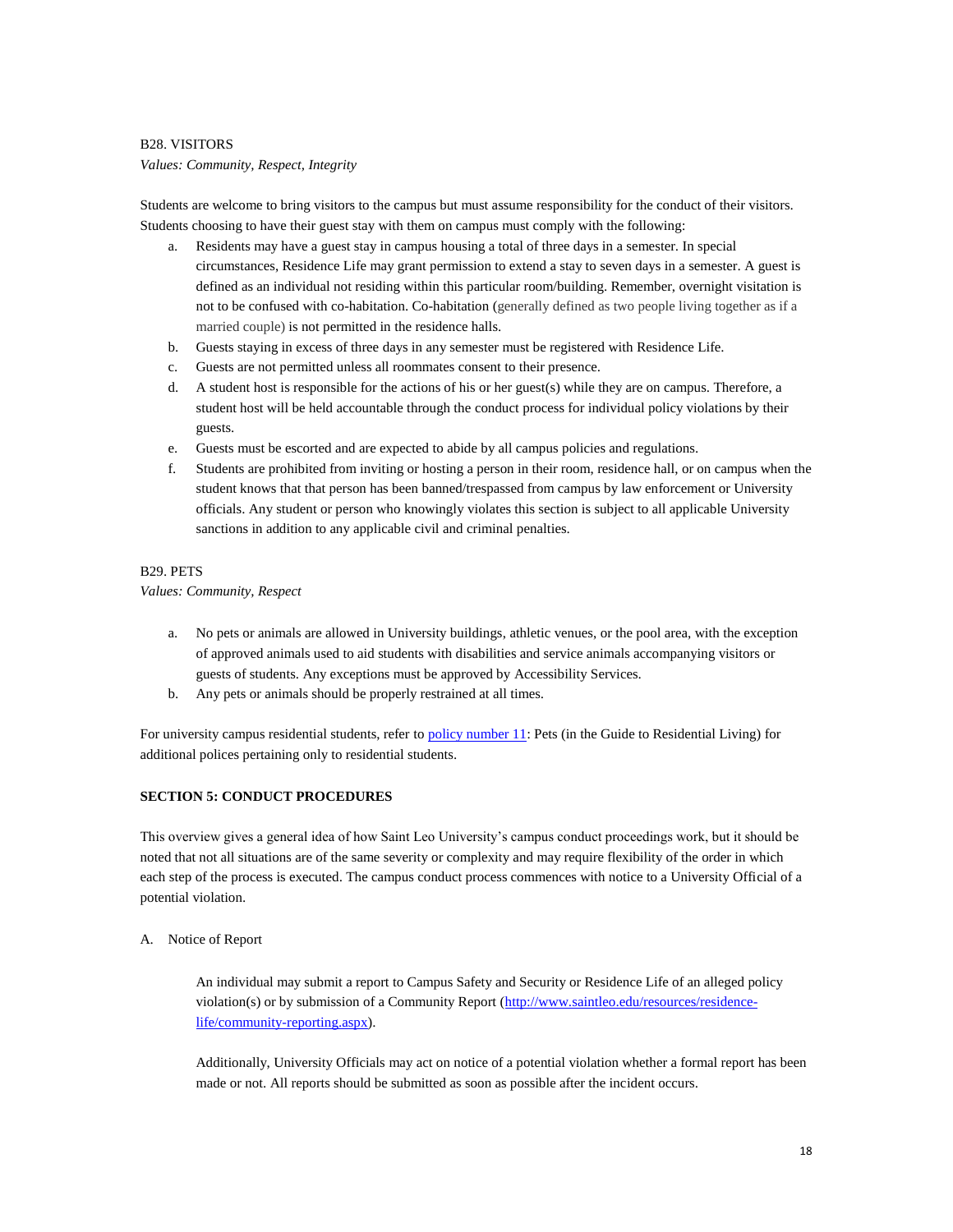#### B. Notice of Report

An individual may submit a report to Campus Safety and Security or Residence Life of an alleged policy violation(s) or by submission of a Community Report [\(http://www.saintleo.edu/resources/residence](http://www.saintleo.edu/resources/residence-life/community-reporting.aspx)[life/community-reporting.aspx\)](http://www.saintleo.edu/resources/residence-life/community-reporting.aspx).

Additionally, University Officials may act on notice of a potential violation whether a formal report has been made or not. All reports should be submitted as soon as possible after the incident occurs.

#### <span id="page-18-0"></span>1. Interim Action

In certain circumstances, the Vice President for Student Affairs & Campus Operations or designee may impose an interim action upon notice of report. During an interim action, the student(s) or organization may be denied access to University facilities (including classes), and/or all other University activities or privileges for which the student or organization might otherwise be eligible unless written permission is obtained from the Vice President for Student Affairs & Campus Operations or designee. At the discretion of the Vice President for Student Affairs & Campus Operations or designee and with the approval and collaboration of the appropriate administrators/faculty, alternative coursework options may be pursued to ensure minimal impact on the student(s) academic progress.

Interim actions may be imposed:

- i. When a student or organization represents a threat of harm to self or others,
- ii. When a student or organization is facing allegations of criminal activity,
- iii. To preserve the integrity of an investigation,
- iv. To preserve Saint Leo University property and/or to prevent disruption of, or interference with, the normal operations of Saint Leo University.

Interim actions cannot be appealed, however, a request to amend interim actions may be submitted to the Vice President for Student Affairs & Campus Operations or designee by completing the Interim Action Amendment Form in accordance with the interim action letter.

#### <span id="page-18-1"></span>2. Remedial Action

In certain circumstances, the Associate Vice President for Student Affairs or designee may impose a remedial action to ensure the safety and well-being of students involved. Such actions may include, but are not limited to, contact restriction, class relocation, and/or residence hall relocation.

Contact restriction is defined as the immediate restriction of personal contact with another individual or group for a stated period of time. Specific guidelines will be outlined in the Remedial Action letter.

Class and/or residence hall relocation is defined as the immediate temporary relocation of assigned class or room to ensure the safety and wellbeing of the students involved.

- i. At the time that the remedial action is issued, a student will receive a remedial action letter/E-mail stating the details and terms of the action.
- ii. The remedial action may be reviewed, amended, or revoked at any time during the conduct process based on the discretion of the Conduct Officer.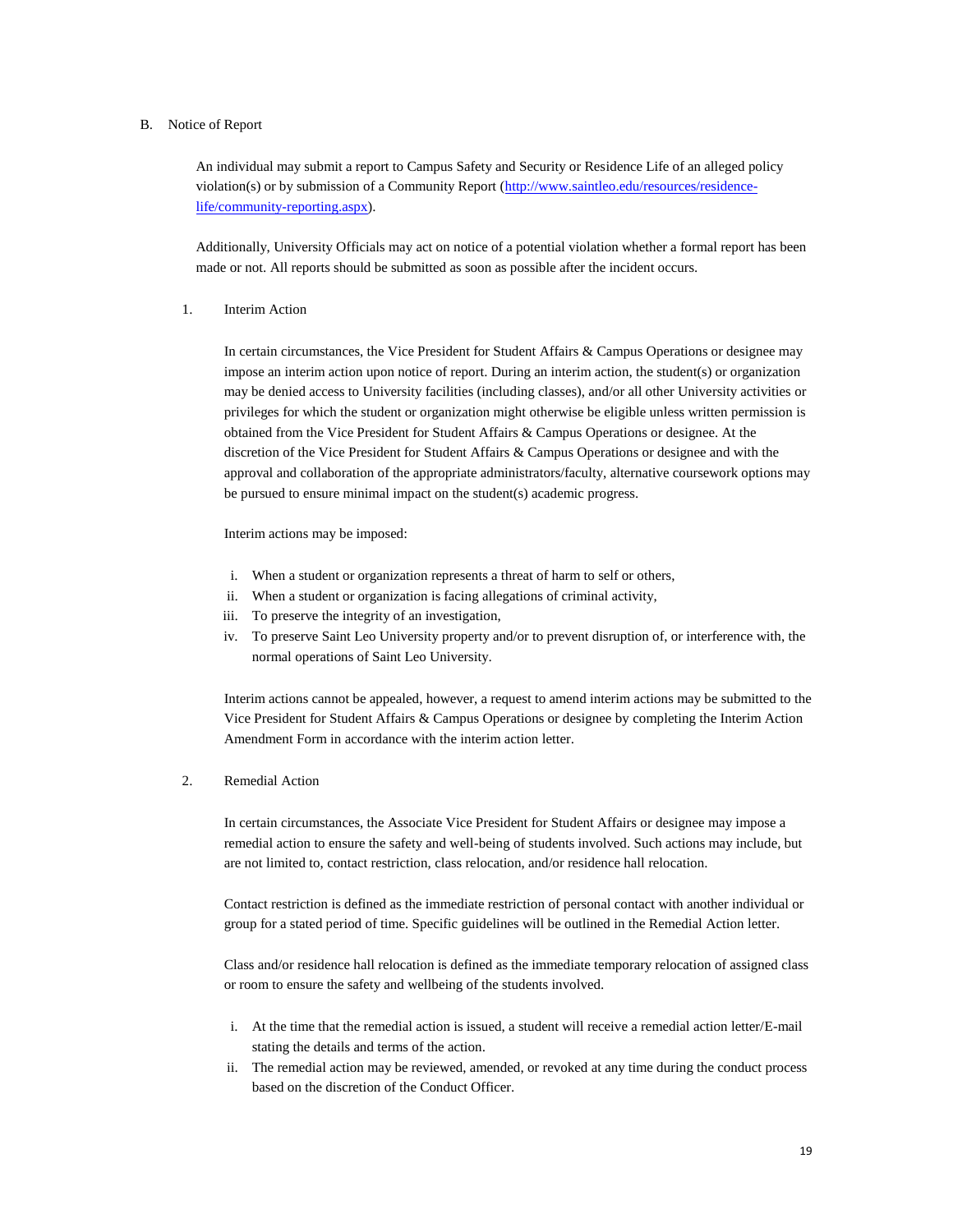Remedial actions may be appealed to the Associate Vice President for Student Affairs or designee utilizing the Remedial Action Appeal Form by the deadline in the remedial action letter.

<span id="page-19-0"></span>C. Report Processing

Upon receipt of the incident report, a Conduct Officer is assigned and begins reviewing the report to identify complainant(s), respondent(s), and any other relevant witnesses. A preliminary investigation may occur at this time, including, but not limited to, identifying an initial list of all policies that may have been violated, reviewing the history of the parties involved, the context of the incident(s), and the nature of the complaint.

If there is insufficient information through the investigation to support reasonable cause, the report will be closed with no further action. However, if there is enough information to support reasonable cause, the report will proceed to a conduct meeting.

# <span id="page-19-1"></span>D. Notice of Conduct Meeting

Once a determination is made that reasonable cause exists, the complainant will be referred to a conduct meeting. Notice will be given to the respondent(s) via Saint Leo University-issued E-mail account. Once Emailed, such notice will be presumptively delivered. The letter of notice will:

- i. Include the alleged charges, incident date and time, and notification of where to locate the Code of Conduct;
- ii. Direct the respondent(s) to contact the Conduct Officer within a specified period of time to schedule their conduct meeting;
- iii. Inform the respondent(s) of the ramifications for failure to schedule/participate in the conduct meeting.

#### <span id="page-19-2"></span>E. Conduct Meeting/Investigation

<span id="page-19-3"></span>As part of the conduct meeting/investigation, the respondent(s) can provide factual information about what occurred. The Conduct Officer will adhere to the following guidelines:

- 1. Conduct Meeting Guidelines
	- a. Meetings will be conducted in private.
	- b. Admission of any person to the meeting is at the discretion of the Conduct Officer.
	- c. In incidents involving more than one respondent, the Conduct Officer may choose to hold separate meetings.
	- d. The respondent(s) may select a Saint Leo University student, faculty, or staff advisor to assist in preparation of the conduct meeting. If the individual consents to serve as an advisor, the advisor may accompany the respondent(s) to the meeting and may consult with the respondent(s) prior to or during the course of the meeting, but may not address the Conduct Officer. Advisors may contact the Conduct Officer prior to the meeting to clarify procedural questions or concerns.
	- e. A member of Residence Life may contact the respondent(s) to explain the charges, students' rights, discuss all aspects of the disciplinary process, and offer support and assistance in preparing for the meeting.
	- f. Persons to be present at conduct meetings may include the Conduct Officer, respondent(s), student's advisor, and if deemed appropriate, witnesses relevant to the case. Relevant witnesses will be present only during their own testimony, subject to questions from the Conduct Officer;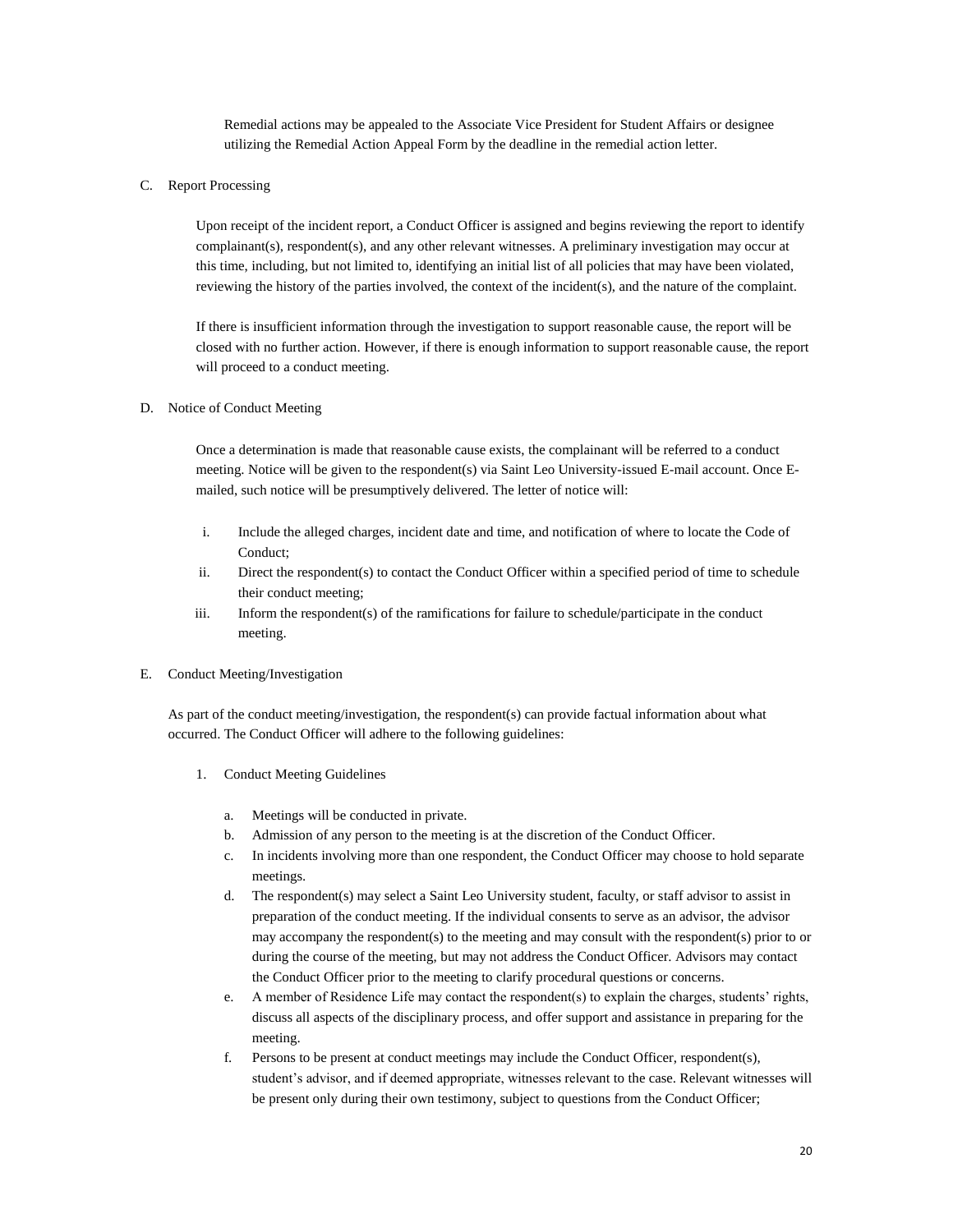however, they may be required to remain available for the duration of the meeting. Additionally, relevant witnesses may be interviewed by the Conduct Officer outside of the conduct meeting as part of the investigation process.

- g. Pertinent records, documents, written statements or other items may be accepted for consideration by the Conduct Officer at their discretion.
- h. Any meeting may be postponed, recessed or continued at the discretion of the Conduct Officer.
- i. After the investigation process, the Conduct Officer will determine whether the respondent(s) has violated University policy.
- <span id="page-20-0"></span>j. The Conduct Officer's determination will be made on the standard of preponderance of the evidence.
- 2. Abstentia

If a respondent(s) fails to schedule/participate in the conduct meeting by the deadline in the letter of notice, the conduct meeting/investigation will be conducted in abstentia. When the conduct meeting is heard in this manner, the respondent(s) loses the ability to appeal any decision on the basis of new information or other relevant facts not brought out in the original process.

## <span id="page-20-1"></span>F. Notice of Outcomes

Once a determination is made by the Conduct Officer, notice will be given to the respondent(s) via E-mail. The letter of notice will:

- i. Include the alleged charges, incident date and time, and date and time of scheduled conduct meeting,
- ii. Include findings, specifically whether or not the respondent(s) was found responsible or not responsible for the alleged violation(s),
- iii. Include any sanctions and associated deadlines (only if the respondent(s) is found responsible),
- iv. Inform the respondent(s) of the right to appeal and associated deadline,
- v. Include ramifications of failure to complete sanctions.
- vi. In compliance with government mandates, the Conduct Officer may be required to notify the complainant of the outcomes when applicable and will do so via E-mail. See [section 5H](#page-21-0) (Special Conduct Procedure Provisions for Sexual Misconduct).
- <span id="page-20-2"></span>G. Appeal Process

The respondent may submit the completed appeal form by the deadline stated in the Notice of Outcome. Failure to file the appeal by the deadline stated in the notice of outcome forfeits the right to appeal. All sanctions imposed by the original Conduct Officer remain in effect, and the respondent(s) will be informed of the status of the appeal in a timely manner. All appeals must be submitted by the student, not a representative. The Appeal From is available online a[t http://www.saintleo.edu/media/331710/appeal\\_form.pdf](http://www.saintleo.edu/media/331710/appeal_form.pdf) or via hard copy in Residence Life.

Appeal requests are limited to the following grounds:

- i. A procedural error has occurred in violation of the student's rights during the original process:
- ii. New information, relevant to the case, was discovered and was verifiably not available during the original disciplinary proceedings and would have a significant impact on the outcome of the conduct meeting;

The Conduct Officer will forward the completed Appeal Form to the designated Appellate Officer. The Appellate Officer will determine if sufficient information was submitted to warrant an appeal. If the Appellate Officer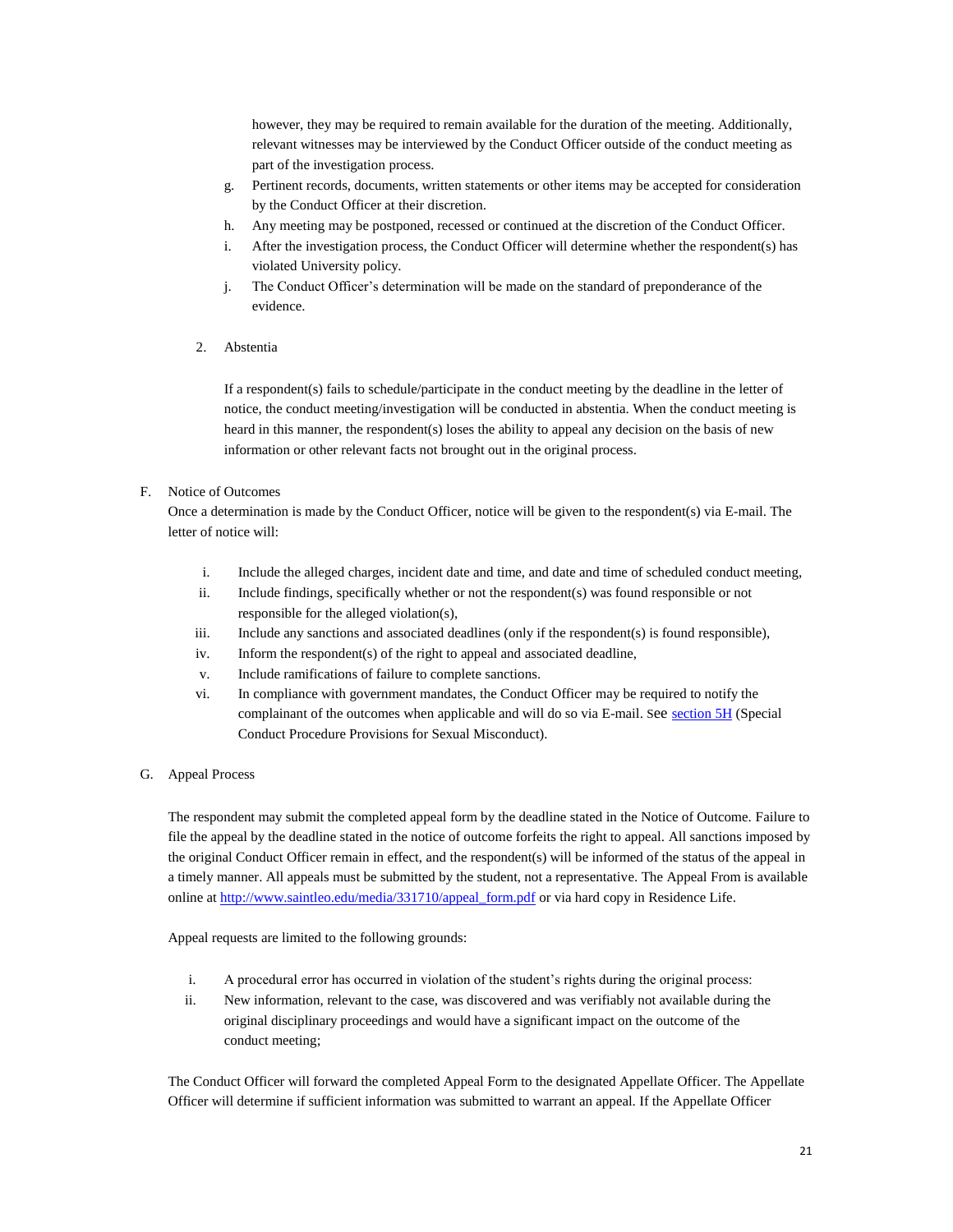determines there are sufficient grounds for appeal, the Appellate Officer will decide on the appeal. If the Appellate Officer determines there are not sufficient grounds for appeal, the Appellate Officer will inform the respondent(s) via Saint Leo University-issued E-mail and/or meeting. Decisions by the Appellate Officer are final. In compliance with government mandates, the Associate Vice President for Student Affairs or designee will share the appeal by one party with the other party (parties) when applicable and will do so via E-mail. See [section 5H](#page-21-0) (Special Conduct Procedure Provisions for Sexual Misconduct).

<span id="page-21-0"></span>H. Special Conduct Procedural Provisions for Sexual Misconduct

In compliance with government mandates and in coordination with the Title IX Coordinator, the Associate Vice President for Student Affairs or designee will serve as the Conduct Officer in cases of Sexual Misconduct. Special Conduct Procedural Provisions will be as follows:

- i. Interim and remedial action(s) will be issued by a University official to all parties, as appropriate;
- ii. Timely notification will be issued to the University community by Campus Safety and Security or designee when applicable;
- iii. Investigations may be conducted by external investigator(s) as assigned by Title IX Coordinator;
- iv. Notice of Outcome(s), with rationale, will be issued by the Conduct Officer to complainant(s) and respondent(s);
- v. Appeal process will be made available by the Conduct Officer to complainant(s) and respondent(s);
- vi. Disproportionate sanctions may be used as grounds for an appeal;
- vii. The Conduct Officer will provide all required documents to the Title IX Coordinator, as appropriate.

## <span id="page-21-1"></span>SECTION 6: SANCTIONS

One or more of the following sanctions may be imposed on a respondent(s) for any violation(s). In the event that the respondent(s) fails to complete the assigned sanction(s) by the deadline a Student Affairs Hold will be placed on their student account until the assigned sanction has been completed. All sanctions will follow the University refund policy [\(http://www.saintleo.edu/resources/student-financial-support-center/financial-aid/tuition-and-costs/withdrawal-and](http://www.saintleo.edu/resources/student-financial-support-center/financial-aid/tuition-and-costs/withdrawal-and-tuition-refund.aspx)[tuition-refund.aspx\)](http://www.saintleo.edu/resources/student-financial-support-center/financial-aid/tuition-and-costs/withdrawal-and-tuition-refund.aspx)

One or more of following sanctions may be imposed upon any student for a violation of the Code of Conduct:

#### SLU01 - Article Review

A written review of journal articles on a specific topic designed to assist the student to explore the violations in question. Specific guidelines will be outlined in the sanction letter.

### SLU02 - Apology

An apology reflecting an understanding of the inappropriateness of actions and the impact it had on the letter's recipient. Specific guidelines will be outlined in the sanction letter.

#### SLU03 - Newspaper Article

A reflective letter to be submitted for approval to Residence Life for possible publication to the student newspaper. Specific guidelines will be outlined in the sanction letter.

## SLU04 - Personal Journal

A written daily journal for a designated period of time that addresses various questions. Specific guidelines will be outlined in the sanction letter.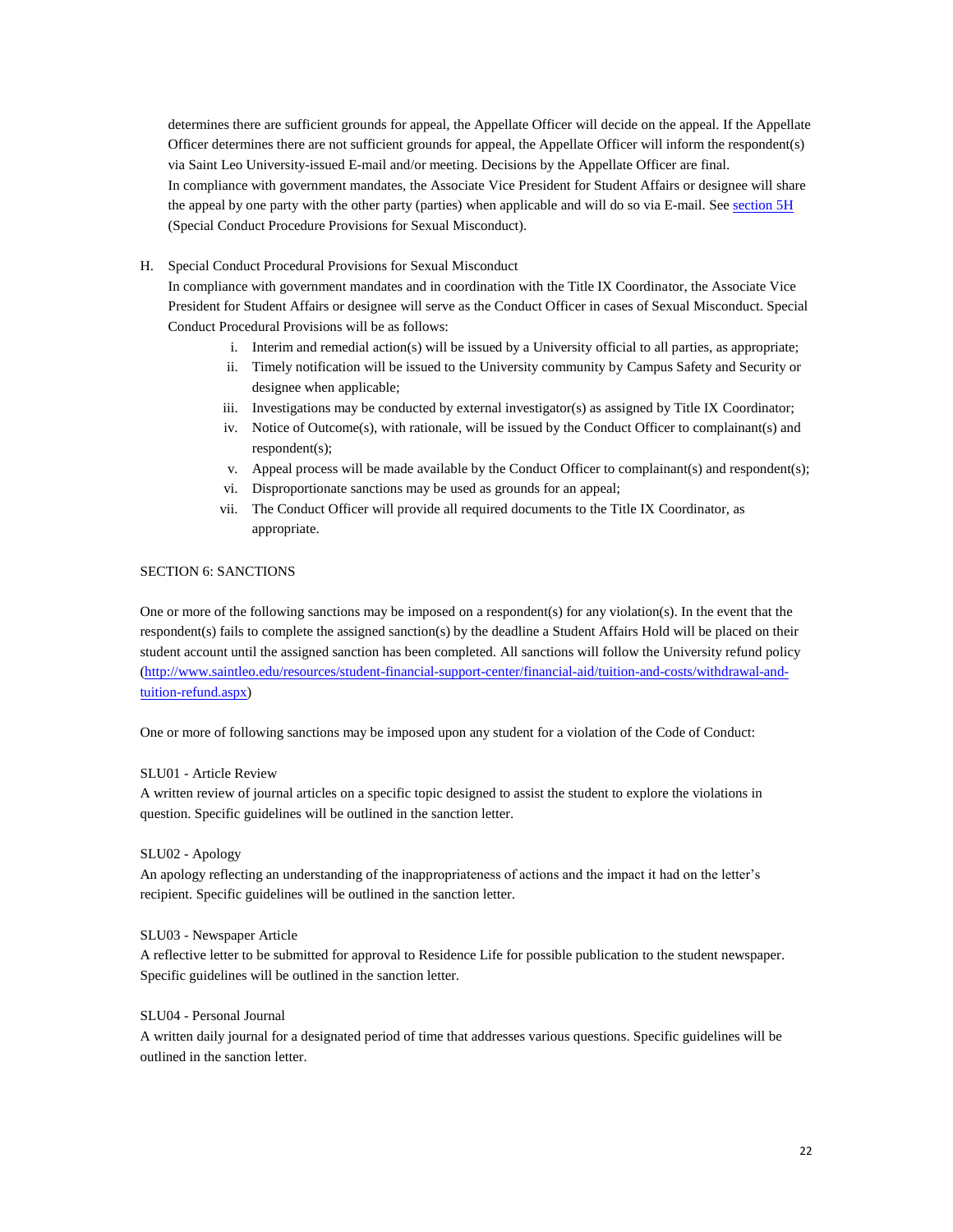#### SLU05 - Reflection Paper

Reflective paper on a specific incident and its impact. Specific guidelines will be outlined in the sanction letter.

#### SLU06 - Research Paper

Research paper on a specific topic citing at least three sources. Specific guidelines will be outlined in the sanction letter.

#### SLU07 - Restitution

Compensation for loss, damage, or injury. This may take the form of appropriate service and/or monetary or material replacement.

#### SLU08 - Educational Community Service

Completion of a determined number of hours of educational community service. Specific guidelines and hours will be outlined in the sanction letter.

## SLU09 - Probationary Review Meetings

Scheduled meetings with the Associate Vice President for Student Affairs or designee. Specific guidelines will be outlined in the sanction letter.

#### SLU10 - Contact Restriction

Restriction of personal contact with another individual or group for a stated period of time. Specific guidelines will be outlined in the sanction letter.

#### SLU11 - Computer Privileges Restriction

Loss or restriction from University computer mainframe access or privileges for a stated period of time. Specific guidelines will be outlined in the sanction letter.

## SLU12 - Resident Assistant Duty

Participate in the nightly on-call, duty rotation for a specified period of time of the student Residence Life staff. Specific guidelines will be outlined in the sanction letter.

#### SLU13 - Behavioral Agreement

A signed behavioral agreement to live responsibly within the Saint Leo University community outlining specific behavior guidelines that must be followed. Specific guidelines will be outlined in the sanction letter.

#### SLU14 - Educational Bulletin Board

Design, research, and create a bulletin board on a specific topic. Specific guidelines will be outlined in the sanction letter.

## SLU15 - Program Presentation

Plan, implement, and evaluate an educational program on a specific topic. Specific guidelines will be outlined in the sanction letter.

# SLU16 - Alcohol and/or Drug Education

An on-line course designed to assist students with healthy lifestyle choices. Additionally, there is a fee associated with this sanction. Instructions for completion will be outlined in the sanction letter.

## SLU17 - Substance Use Evaluation

A required substance use evaluation. Students are responsible to make arrangements for this evaluation in accordance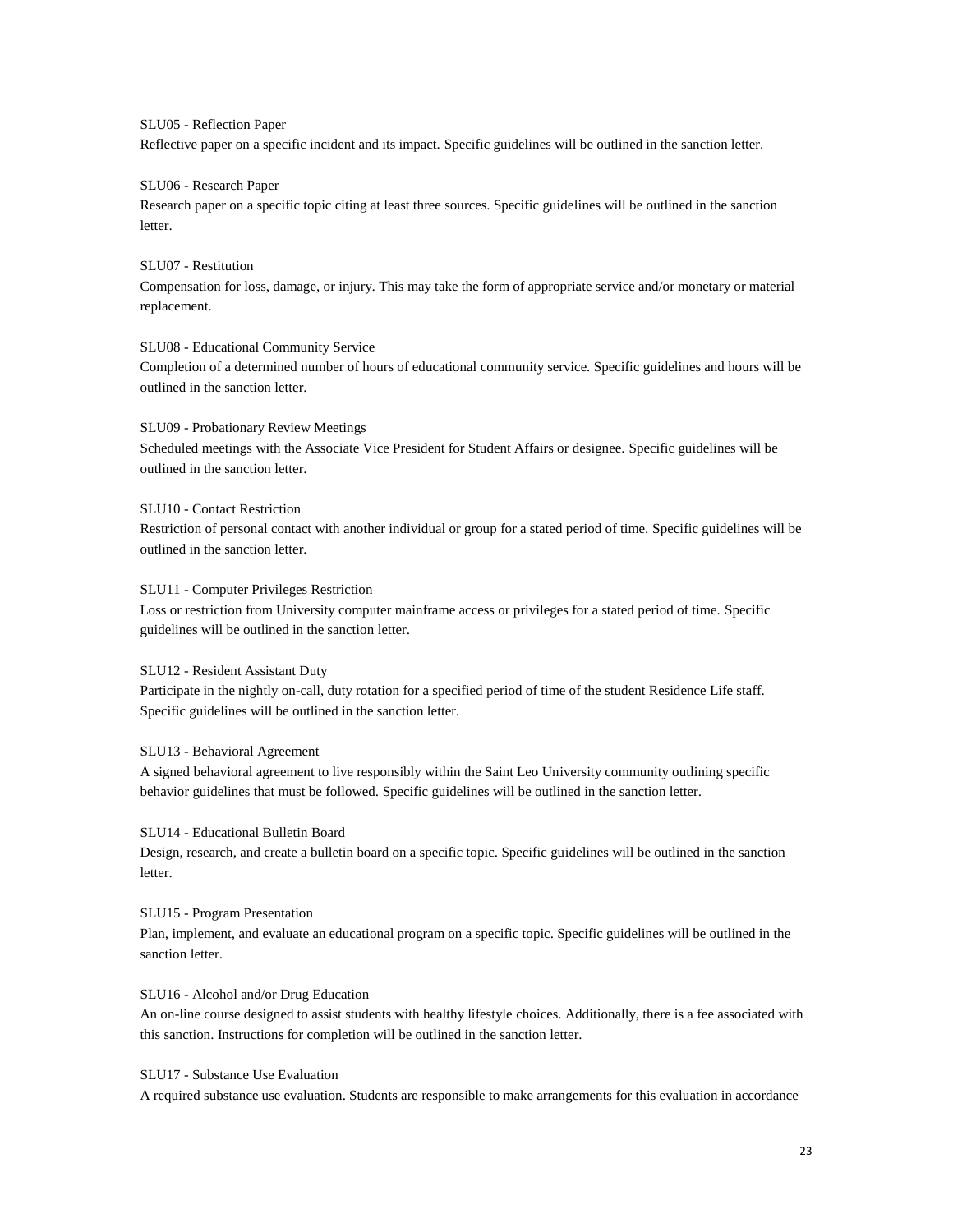with the outlined terms in the sanction letter. Students are required to meet the recommendations of the certified treatment professionals as indicated in this evaluation. Results must be released to appropriate University officials as per sanction letter.

#### SLU18 - Counseling

An assessment or an initial counseling session either at the University Counseling Center or at an approved community mental health provider. Students are required to abide by any treatment plan provided by provider.

#### SLU19 - Other Restrictions

Loss of specific privileges including, but not limited to, attendance at athletic and social events; organization participation; and access to specified University facilities for a designated period of time. Specific guidelines will be outlined in the sanction letter.

#### SLU20 - Written Warning

Notice in writing to the student that he or she is violating or has violated a specific University policy and that continuation or repetition of similar misconduct, may be cause for further disciplinary action and more severe sanctions.

#### SLU21 - Disciplinary Probation

Designated period that includes the probability of more severe disciplinary sanctions, which may include suspension or dismissal from the University if the student is found violating the *specified* policy during the probationary period.

#### SLU22 - Community Probation

Designated period of time that includes the probability of more severe disciplinary sanctions, such as suspension or dismissal from the University if the student is found violating *any* policy during the probationary period.

## SLU23 - Residence Hall Probation

Designated period of time that includes the probability of expulsion from campus housing and/or revocation of privileges to live in campus housing if the student is found violating any policy during the probationary period.

#### SLU24 – Organizational Probation

Designated period of time that includes the probability of revocation of organizational privileges during the probationary period.

#### SLU25 - Residence Hall Suspension

Immediate removal from the University housing without refund for a designated period of time.

#### SLU26 - Residence Hall Dismissal

Immediate and permanent removal of the student from the residence halls without refund.

## SLU27 - University Suspension

Separation of the student from the University for a definite period of time without refund, after which the student is eligible to return. Conditions for readmission may be specified.

#### SLU28 - Organizational Suspension

Prohibition of all organizational activities, formal and informal, both on and off campus for a designated period of time after which the organization is eligible for reinstatement/recognition. Conditions for reinstatement/recognition may be specified.